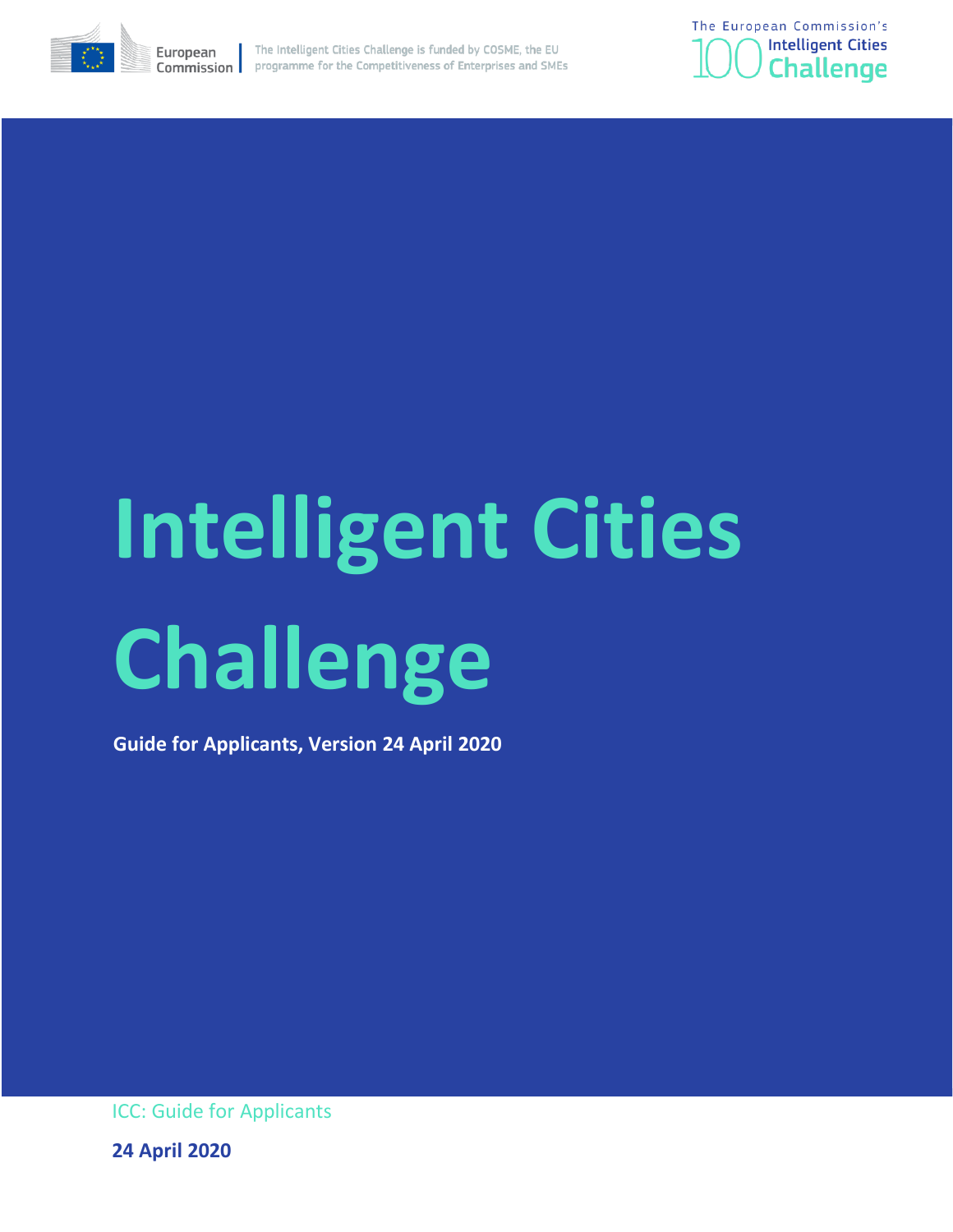



The present Guide for Applicants presents a brief overview of the context and approach of the Intelligent Cities Challenge and describes the information needed to prepare a successful Expression of Interest. Applicants are strongly encouraged to thoroughly read through the guidelines before preparing an application.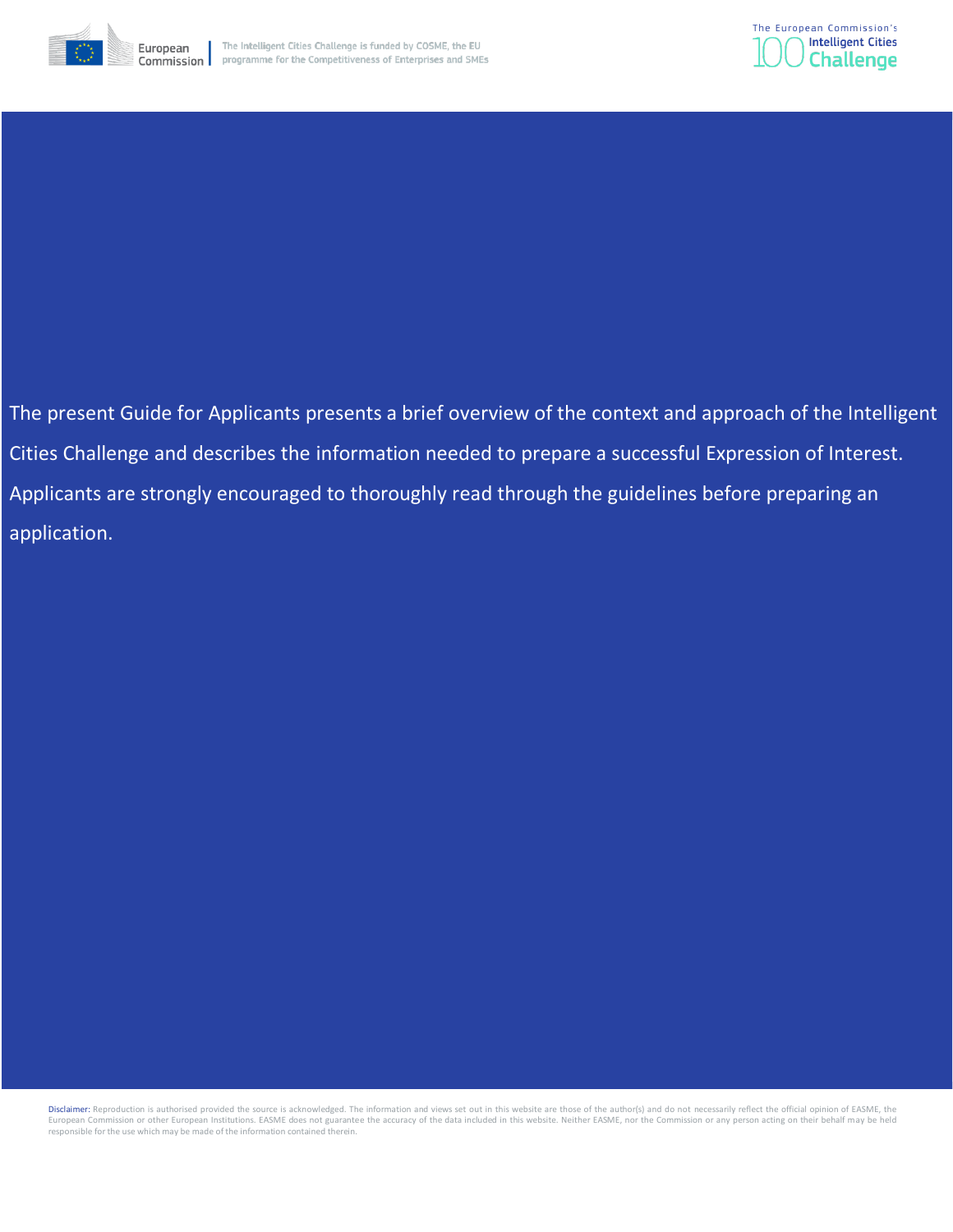

# **Contents**

| 1.         |                                                                                  |  |
|------------|----------------------------------------------------------------------------------|--|
| $1.1\,$    |                                                                                  |  |
| 1.2        |                                                                                  |  |
| 1.3        |                                                                                  |  |
| 1.4        |                                                                                  |  |
| 1.5        |                                                                                  |  |
| 1.6        |                                                                                  |  |
| 2.         |                                                                                  |  |
| 2.1        |                                                                                  |  |
| 2.2        |                                                                                  |  |
| 2.3        |                                                                                  |  |
| 2.4        |                                                                                  |  |
|            |                                                                                  |  |
| 3.         |                                                                                  |  |
| 3.1        | What is the ICC call for Expressions of Interest and where can it be accessed?14 |  |
| 3.2        |                                                                                  |  |
| 3.3        |                                                                                  |  |
| 3.4        |                                                                                  |  |
| 3.5        |                                                                                  |  |
| 3.6        |                                                                                  |  |
| 3.7        |                                                                                  |  |
| 3.8        |                                                                                  |  |
| 3.9        |                                                                                  |  |
| Appendix A |                                                                                  |  |

Disclaimer: Reproduction is authorised provided the source is acknowledged. The information and views set out in this website are those of the author(s) and do not necessarily reflect the official opinion of EASME, the<br>Eur responsible for the use which may be made of the information contained therein.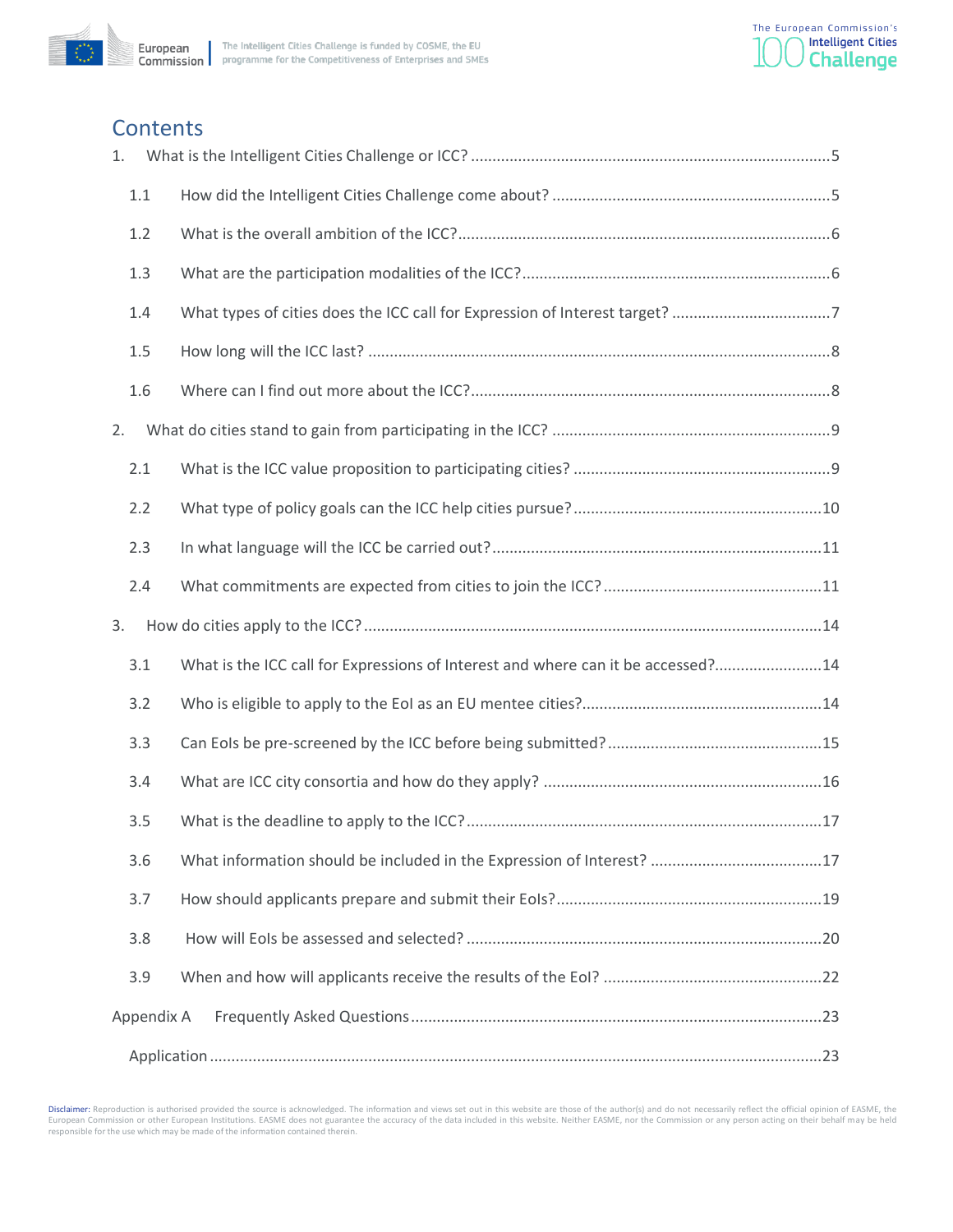

Disclaimer: Reproduction is authorised provided the source is acknowledged. The information and views set out in this website are those of the author(s) and do not necessarily reflect the official opinion of EASME, the<br>Eur responsible for the use which may be made of the information contained therein.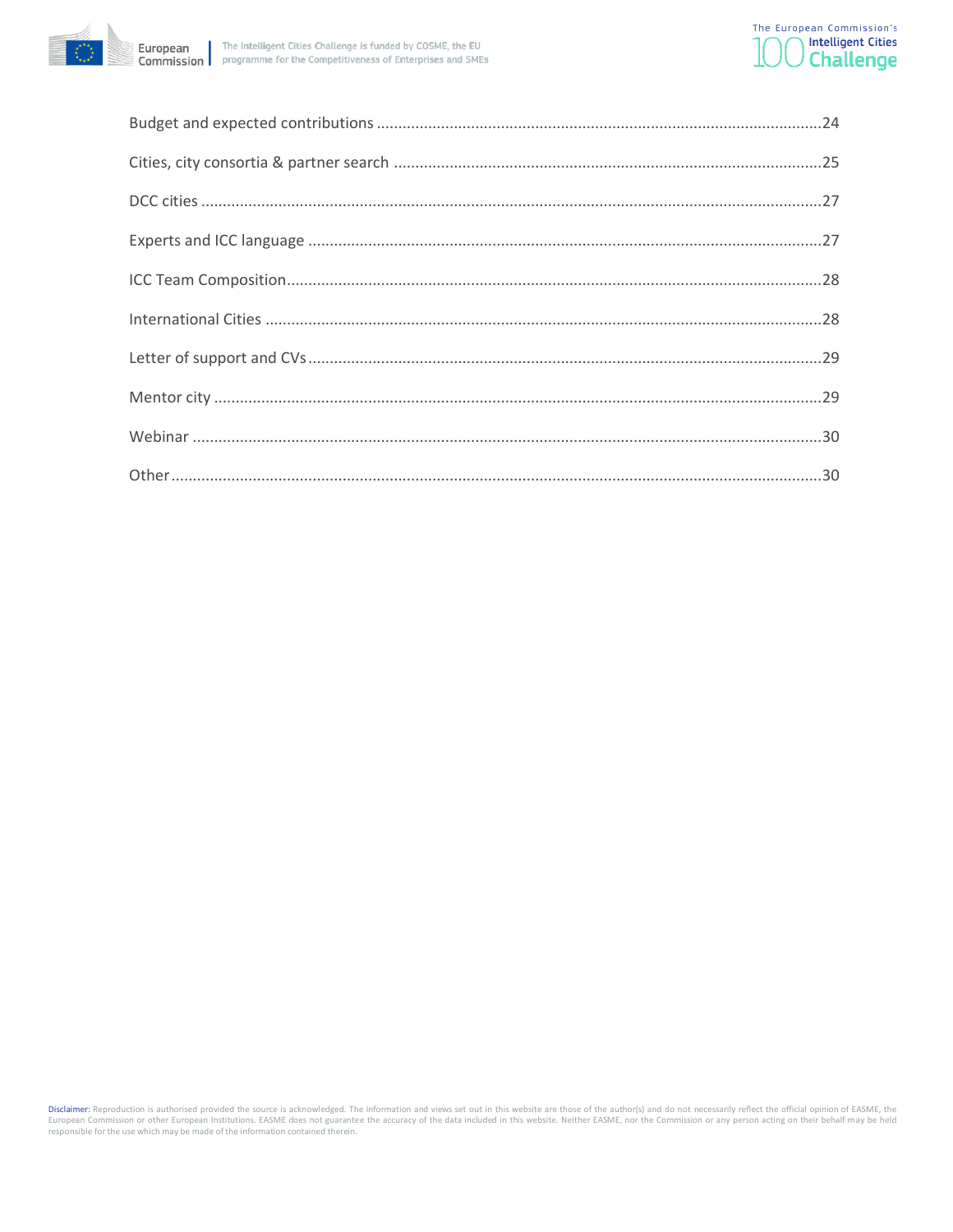

# <span id="page-4-0"></span>1. What is the Intelligent Cities Challenge or ICC?

# <span id="page-4-1"></span>**1.1 How did the Intelligent Cities Challenge come about?**

European cities have a crucial role to play in cultivating digital transformation and growth. Urbanisation is increasing every year and 75% of the EU's population is already living in urban areas . People moving to cities leads to higher demand for living space and increasing traffic volume. Furthermore, cities have historically been hotbeds of innovation and progress. The proximity and density created by urban areas have always acted as drivers of inventiveness, creativity and growth. In recent history, the world's most radical innovations have been launched by actors located in cities, who have been able to source resources and knowledge locally.

Finally, the importance of the role of cities in the fight against climate change has also gained increasing recognition over the last three decades, as cities are large contributors of greenhouse gas emissions and other sources of environmental pollution, and actions to fight climate change at the cities and local levels have a high chance of generating immediate results. As a result, cities are in the driver's seat when it comes to the promotion and uptake of more sustainable growth and development models, protecting the environment, and ensuring better living conditions for their populations.

The European Commission fully recognises the need for an integrated and coordinated approach to improve the quality of life in urban areas. 2016 was an important year for moving forward in urban policy design in the EU, as illustrated by the adoption of the Pact of Amsterdam by the EU Ministers Responsible for Urban Matters, establishing the Urban Agenda for the EU. Key Partnerships were launched to tackle challenges of cities and to contribute to smart, sustainable and inclusive growth, on topics such as Urban Mobility, Digital Transition, Air Quality and the Circular economy. 2016 was also the year the European Commission launched the first in a series of 3 initiatives designed to accompany cities in their digital transformation for sustainable growth: the Blueprint for cities and regions as launchpads of digital transformation. This was followed by the Digital Cities Challenge which ran from 2017 to 2019. The European Green Deal sets new ambitions for Europe to tackle climate change and environmentalrelated challenges. It is against this backdrop that the Intelligent Cities Challenge (ICC) is launched. This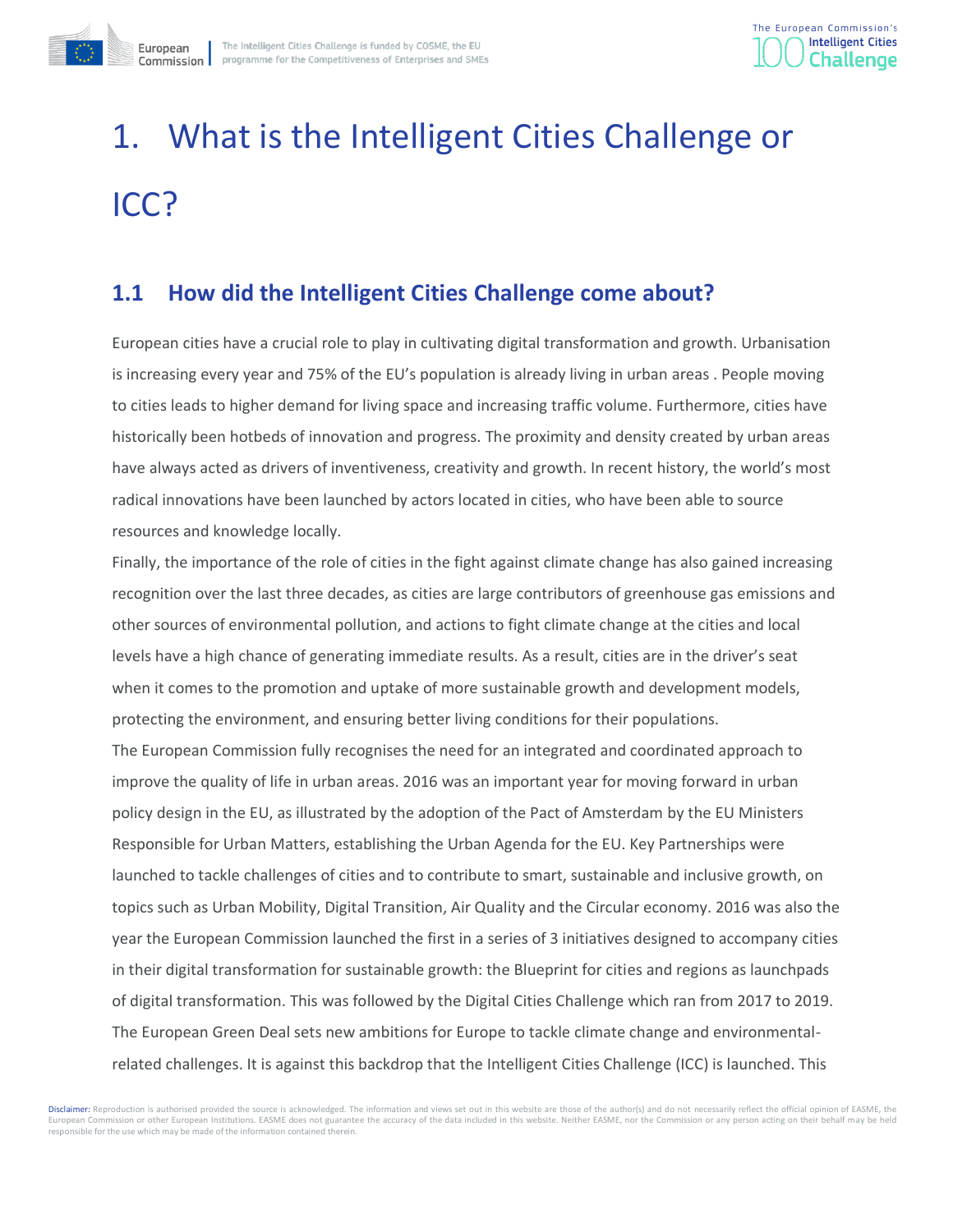



is the third and largest in a series of successful initiatives for digital transformation inside cities launched by the European Commission. Twice as many cities will be joining the Intelligent Cities network in comparison to previous initiatives. The Challenge will build on the successful Digital Cities Challenge and proposes an improved methodological process based on city feedback, adding more issue-specific advice, support mechanisms (e.g., new analytical tools) and an entirely new international dimension. The Intelligent Cities Challenge (ICC) should be seen as the natural evolution and continuation of the previous initiatives which supported cities' digital transformation and industrial modernisation to enable them to take full advantage of digital and advanced technologies. However, there are also a number of key changes introduced by the ICC as compared to previous initiatives. The scope of the ICC is broader, including both advanced digital and non-digital technologies and there is an increased focus on sustainability, in addition to enhancing competitiveness and growth.

# <span id="page-5-0"></span>**1.2 What is the overall ambition of the ICC?**

The vision of the ICC is to create a European network of 100 intelligent cities that exploit the potential of emerging technologies and take ambitious steps to improve the quality of life of their citizens and ensure growth, sustainability and resilience. To this extent, the ICC will act as a driver for cities willing to live up to a simple expectation: that they can play a leading role in driving a technological revolution which will lead not only to increased growth and competitiveness, but more importantly, to healthier, greener and more sustainable living conditions and spaces of the EU's citizens. Effective technologies targeted to the right problems can deliver green, smart and sustainable growth for cities - improving the quality of life for everyone who calls them home. In this sense, the ICC is a unique and first-of-its-kind initiative, not only because of its scale and the uniqueness of its targets (i.e. small-to-medium-scale cities with unleashed potential), but also due to its holistic approach to building a better future for Europe.

# <span id="page-5-1"></span>**1.3 What are the participation modalities of the ICC?**

The ICC foresees different participation modalities:

• **ICC EU mentee cities** are cities that will directly benefit from the range of support and activities to be carried out in the framework of the ICC. Mentees will be selected through a competitive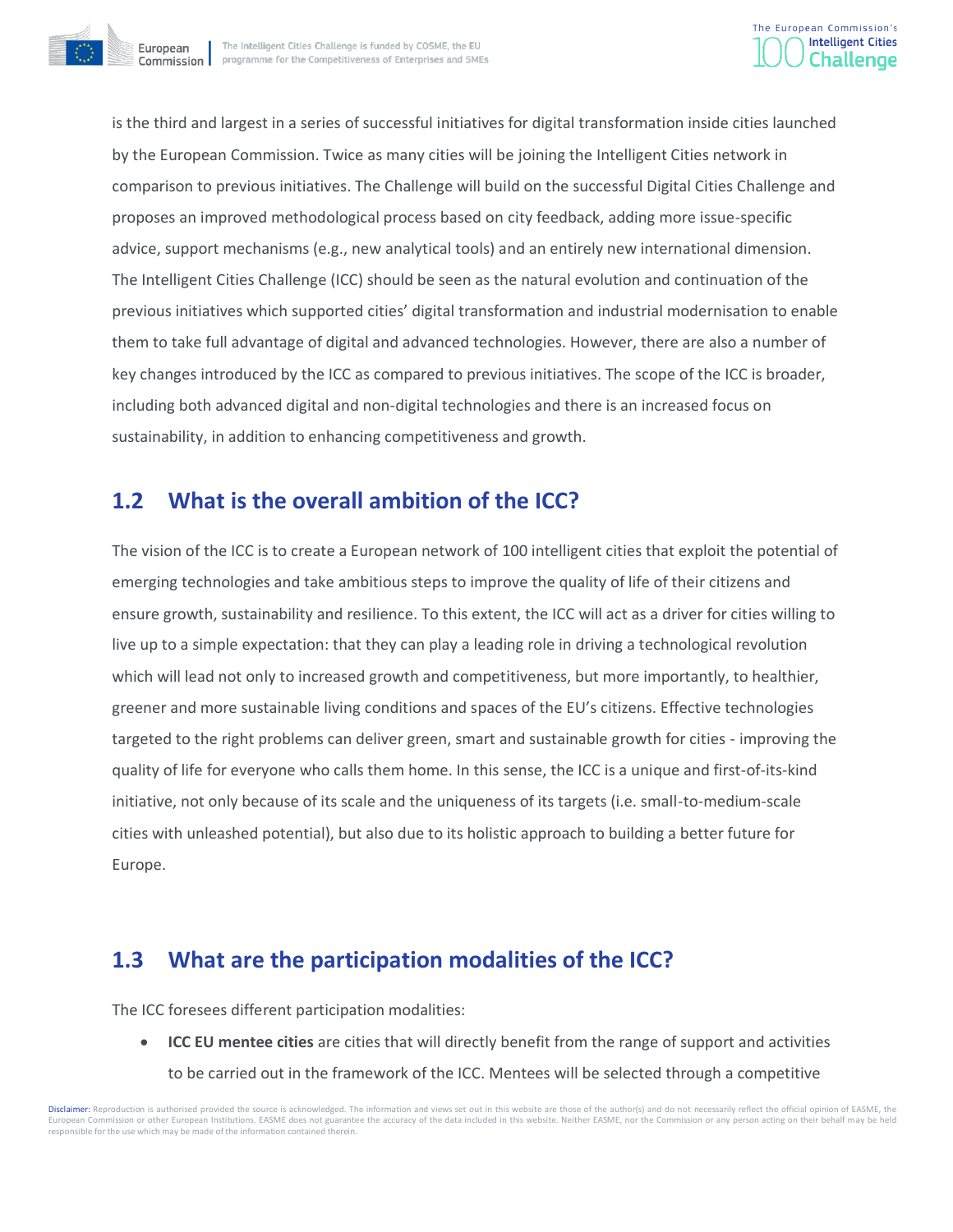

process (see below) implemented by a call for Expressions of Interest. The eligibility criteria to become an ICC EU mentee city are further described in section 3. of this document. EU mentee cities can apply on a stand-alone basis or as part of an ICC city consortium (see section 3.4 for additional information on stand-alone vs. consortium applications).

- **ICC EU mentor cities** are cities with higher levels of maturity and development, who wish to support the ICC beneficiary community by sharing their experience and know how. If you wish to become a mentor city, please contact the ICC directly to express your interest at the following email: [helpdesk\\_icc@technopolis-group.com.](mailto:helpdesk_icc@technopolis-group.com) DCC mentor cities are invited to join the ICC community as mentor cities.
- **ICC international cities** or cities located outside of the EU can also participate in the ICC either as mentors or mentees. The goal is to create links between the ICC European network and non-EU cities in light of sharing good practices and implementing joint projects. If you wish to become an international ICC city, please contact the ICC directly to express your interest at the following email: [helpdesk\\_icc@technopolis-group.com.](mailto:helpdesk_icc@technopolis-group.com)

The following sections of this document are mainly targeted at EU cities wishing to participate in the ICC as EU mentee cities (first of the above bullet points).

# <span id="page-6-0"></span>**1.4 What types of cities does the ICC call for Expression of Interest**

## **target?**

The ICC call for EoIs seeks to collect applications from EU cities who wish to become ICC EU mentee cities. These cities should display a high level of commitment and motivation to join the ICC and use it as a platform to advance their local policy agendas for digital transformation for sustainability. ICC wishes to work with cities of intermediate size (i.e. small and medium sized cities), with medium levels of maturity when it comes to the adoption of digital technologies for sustainable development, but which display a high level of potential to achieve transformative change in the short term.

The ICC call for EoIs is open individual municipalities or city governments, which represent the core of the ICC target group. However other forms of local governments such as city districts covering several neighbouring cities or municipalities may also apply to the ICC as long as they meet the eligibility criteria presented in section 3.2 of this document. This may include for instance applications on behalf of French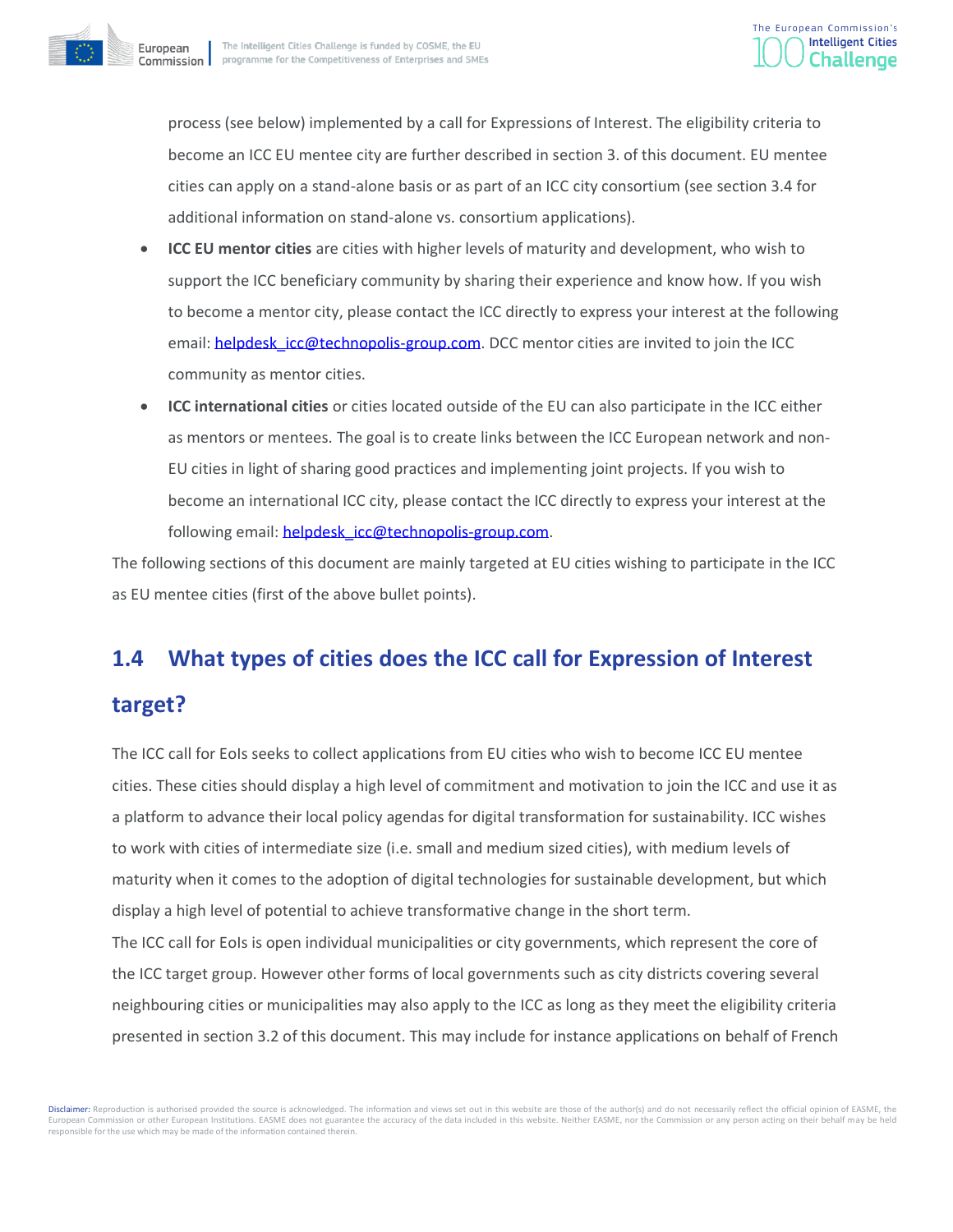

municipality communities or other similar structures which exist in other Member States. If you have a doubt about whether your local government qualifies to apply to the ICC, write to our helpdesk.

# <span id="page-7-0"></span>**1.5 How long will the ICC last?**

The Intelligent Cities Challenge has a total duration of 25 months, running from June 2020 to July 2022. Selected cities are expected to remain engaged in the ICC throughout this time.

# <span id="page-7-1"></span>**1.6 Where can I find out more about the ICC?**

The ICC has a dedicated website which provides information on the challenge, the main upcoming events and also shares all material produced by the cities as the challenge progresses. If you are selected to become an Intelligent Cities Challenge, further information will be communicated to you on the Challenge. For the time being, your go-to sources of information about the initiative are the following:

- The current Guide for Applicants (this document);
- The FAQ section of the ICC website: this forum provides concise and easy to read answers to the most commonly asked questions as part of the ICC challenge. It is continuously updated with common questions from the information webinars and the helpdesk. The FAQ section can be accessed here: [intelligentcitieschallenge.eu/help](https://www.intelligentcitieschallenge.eu/help)
- The Email contact form: if you have not found the answer you are looking for through the FAQ section, you are able to submit your questions in 23 EU languages to our helpdesk. Rapid replies will be provided in English within 24 hours (except for weekends and holidays). To submit an email please use helpdesk icc@technopolis-group.com
- In addition, a the following informative Webinars are scheduled to help participants familiarise themselves with the ICC as well as the EOI process. We strongly encourage all interested applicants (new entrant ICC cities) to take part in at least one of these webinar sessions.
	- o 31 March 2020 at 14h00 CET
	- o 14 April 2020 at 14h00 CET
	- o 28 April 2020 at 14h00 CET
	- o 5 May at 14h00 CET

In order to participate in one of the webinars, you should register here: [intelligentcitieschallenge.eu.](https://www.intelligentcitieschallenge.eu/)

Recordings of the webinars will also be made available on the ICC website.

Disclaimer: Reproduction is authorised provided the source is acknowledged. The information and views set out in this website are those of the author(s) and do not necessarily reflect the official opinion of EASME, the European Commission or other European Institutions. EASME does not guarantee the accuracy of the data included in this website. Neither EASME, nor the Commission or any person acting on their behalf may be held responsible for the use which may be made of the information contained therein.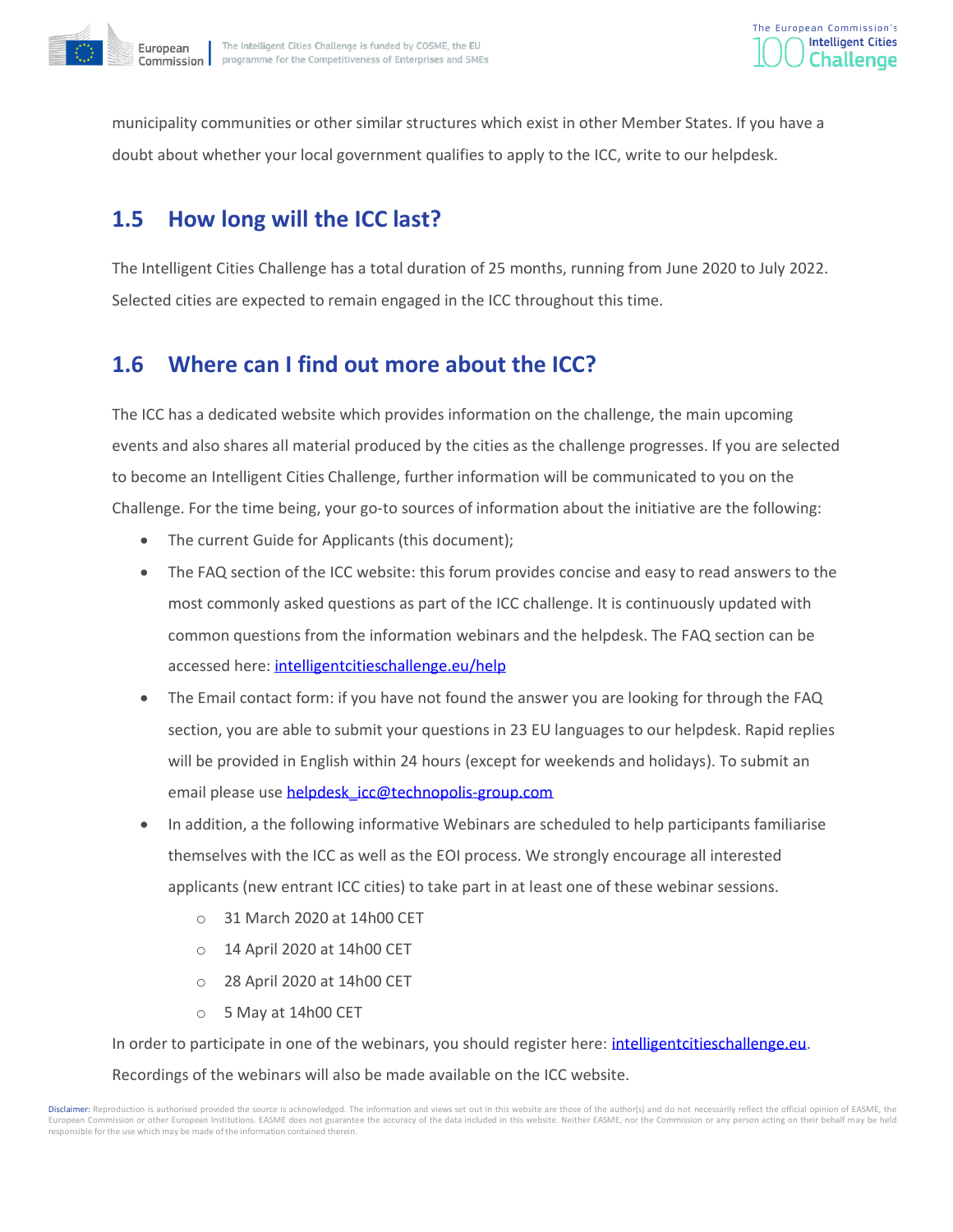

# <span id="page-8-0"></span>2. What do cities stand to gain from participating in the ICC?

# <span id="page-8-1"></span>**2.1 What is the ICC value proposition to participating cities?**

ICC supports cities in implementing transformation strategies to address common challenges in becoming an intelligent city. The cities chosen to take part in the ICC will receive free-of-charge support needed to develop and implement strategies aimed at making them greener, more liveable and more intelligent. This will enable them to take full advantage of digital and non-digital technologies, to improve the quality of life of their citizens and ensure growth, sustainability and resilience. Through their participation in the Challenge, cities will:

- Review existing strategies based on real stakeholder needs, and form a prioritized step-by-step roadmap;
- Use these to deliver quick win projects in the first 6 months, followed by larger projects that together result in a measurable improvement on city life.
- Become part of an international self-sustaining network of innovation and collaboration working towards the SDGs.

By the end of the programme, cities should expect to not only be transformed in their use of intelligent and advanced technologies, but long term, self-sustaining benefits:

- Quick win commitments in the first 6 months;
- Centre-stage of a new EU marketplace, designed for cities, SMEs, and a wide range of urban businesses;
- Joint investments to seek funding from EU financial instruments;
- New perspectives on the city's needs, progress, strengths as well as new opportunities for citizens affected by the transition to a greener economy;
- Learning from and developing long term collaborations with international mentors.
- Measurable impacts that matter to the citizens in 2 years;

Beneficiary cities will receive tailored support from a dedicated team of experts to design and roll out

initiatives aimed at reaching established city ICC goals. In addition, participation offers a unique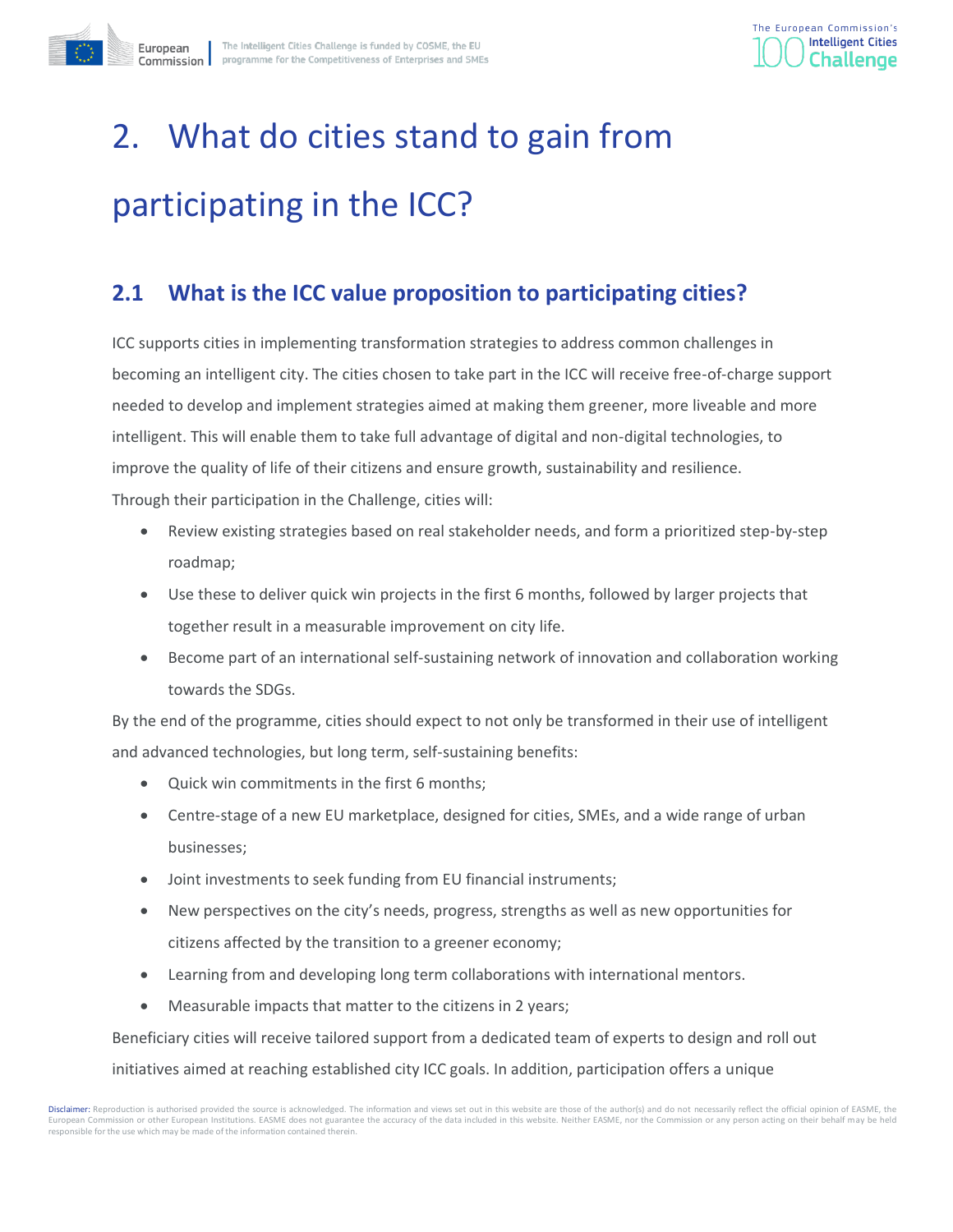

opportunity to build inter-city networks and collaborations with peers across Europe and beyond. As part of the ICC journey, each city will gain access to the following:

- Expert advice tailored to your city: regional specialists will deliver a programme based on the collective expert experience of over 100 smart city strategies, tailored to the biggest thematic issues for your city – be it energy, mobility or clean manufacturing, or other local priorities. This will include a number of local visits to your city and meetings with ecosystem stakeholders;
- Community conventions for action over talk: regular gathering of EU smart ecosystem to compare performance; hear from world class speakers, receive targeted training; celebrate success and commit to shared action - procurement, standards or shaping marketplaces;
- Online toolbox to activate enablers: get best practice guidance on key enablers (e.g., creating value out of open data, breaking down market barriers for SMEs, finding new outcome-driven business models). Use also innovative tools to engage citizens to understand their views and help them track your progress;
- Mentoring to make partnerships at home and abroad: get 1-on-1 guidance from the most innovative cities in the EU, who can steer you on your journey and connect you with their own solutions. Interact also with global participants, to learn, to trade and to create new markets.

# <span id="page-9-0"></span>**2.2 What type of policy goals can the ICC help cities pursue?**

The ICC can act as a catalyst for cities to implement policy agendas aimed at achieving green, social and intelligent transformative changes. Participation in the ICC can be linked to the following city goals:

- Transforming industry, green manufacturing and clean production
- Growing start-ups, SMEs and social economy
- Transforming and greening construction, housing and urban management
- Smart and sustainable tourism
- Smart and green mobility and transport
- eGovernment and digitising public services
- Enhancing citizen participation and connectivity
- Promoting health and wellbeing of citizens
- Supporting safety and security
- Innovative education and training for up- and re-skilling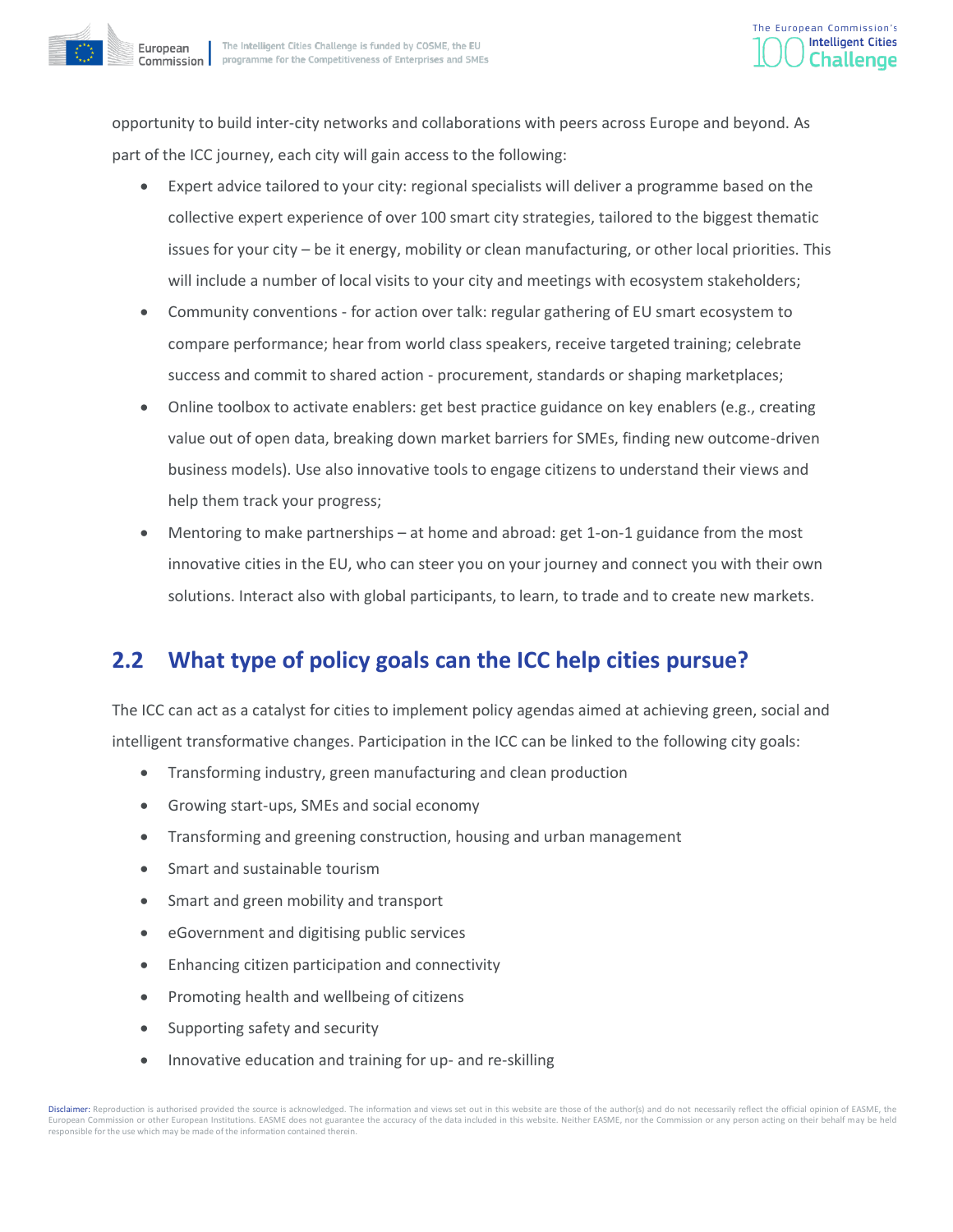

- Waste management and circular economy
- Scaling up renewable energy solutions and energy-efficiency
- Efficient management of water and water systems
- Sustainable use and management of natural resources
- Sustainable and resilient food systems
- Climate resilience and disaster management.

In their applications, cities will be asked to identify up to four city goals and sectors they wish to build their involvement in the ICC on. This will constitute the basis for the development of thematic networks within the ICC community. Expressions of interest should also be tailored to these selected city goals.

# <span id="page-10-0"></span>**2.3 In what language will the ICC be carried out?**

The ICC official working language is English. Applications should be developed in English, and key deliverables to be developed once selected should be written and submitted in English (but can be translated into the local language). The working language of ICC events will be English (with the exception of some regional chapter meetings which will take place in local languages). City staff – and particularly local managers (see section 2.4) - involved in the ICC should have a good working level of English, meaning they should be able to present and draft deliverables in English, as well as interact with peer cities form the network. However, given the variety of city participants, a lot of the field and preparatory work can be done in the local language. Experts allocated to cities during the Challenge will always have a knowledge of the local language to facilitate interaction and strategy development with local city officials.

# <span id="page-10-1"></span>**2.4 What commitments are expected from cities to join the ICC?**

In order to participate in the Intelligent Cities Challenge, cities are required to demonstrate clearly their capacity and commitment to doing so. This will require allocating resources to managing, implementing and following up on the advisory services offered.

In practical terms, this will mean providing the following:

• A dedicated local project manager (PM) involved for the equivalent of at least two days per week throughout the project. The project manager must display a strong level of management and technology skills (without necessarily being an IT specialist). In addition, applicants will need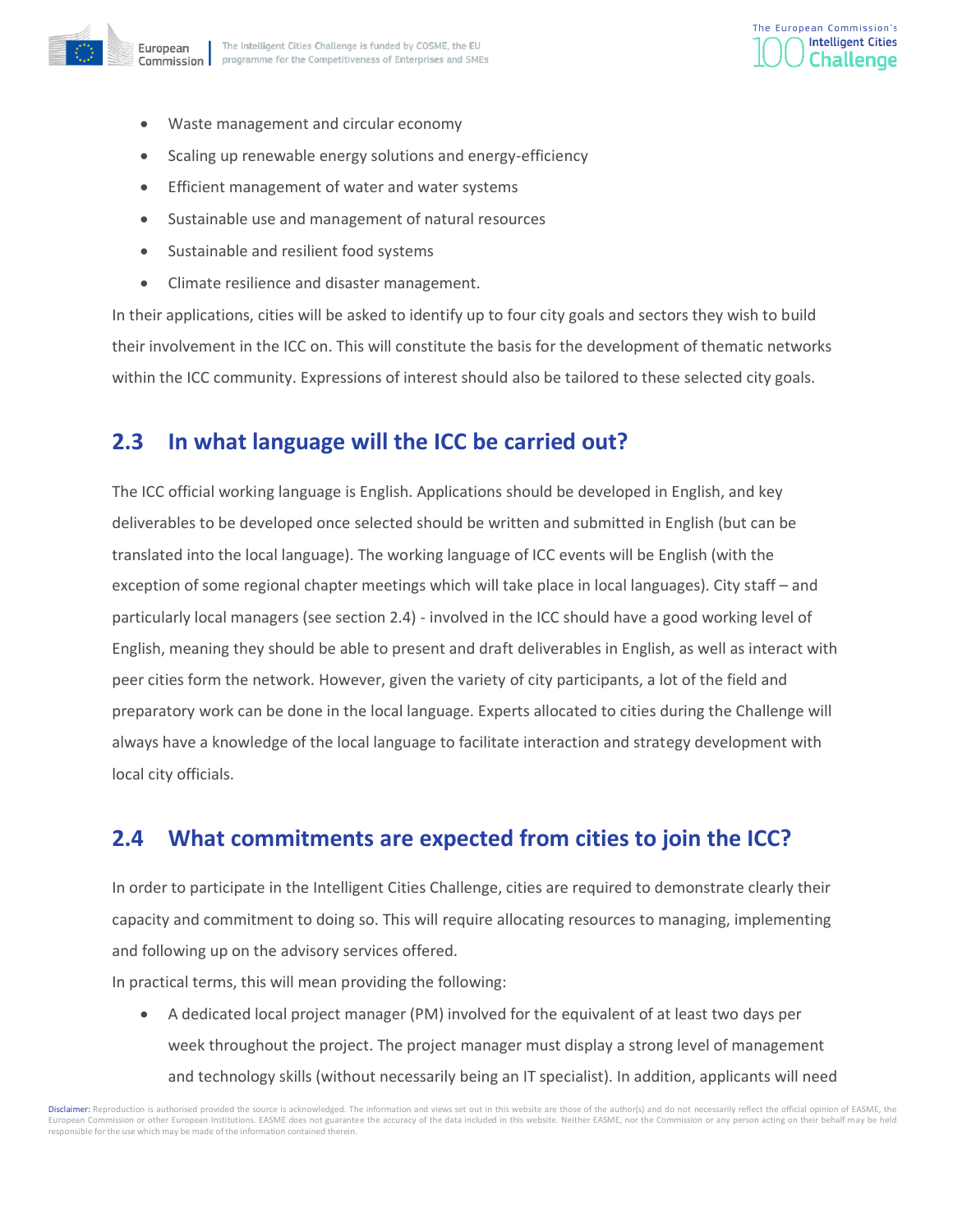

to demonstrate that the designated PM has the ability to act as a local ambassador, to help build the local ecosystem, to convene people across government departments, and to break down silos to build and implement the ICC action plan. The Expressions of Interest should include the resumé and description of skills of the proposed candidate.

- Two advisors from the local eco-system (business sector, academia, NGO, etc) who are expected to play a hands-on role in the implementation of the ICC at the local level. Advisors are expected to contribute approximately two days per week of their time to the ICC and related activities. The Expressions of Interest should include the resumé and description of skills of the proposed candidates.
- The mobilisation of local stakeholders including, as a minimum:
	- Local administration in charge of economic development, innovation, smart specialisation and/or ICT
	- $\circ$  Representatives of industry/industry associations including ICT service providers and utility companies
	- $\circ$  Representatives of the education sector, such as those working in higher and secondary education institutes, research and technology organisations, vocational education and training programmes.
- A commitment to deliver the agreed/expected work between and leading up to the different working sessions and meetings
- Participation in ICC network meetings (c.a. four per year, financed by the ICC).
- The capacity to host and organise local workshops and working sessions (c.a. 4) as part of the advisory services provided by the ICC
- Support the expert team organise field visits, contact and mobilise stakeholders and draft deliverables
- A commitment to implementing the final strategy that will be co-designed together with the city stakeholders
- Ensure support from local elected leadership as illustrated by a local of support signed by the city mayor or leader of the city network. Mayors are also expected to participate in an ICC mayors meeting.

All of these points also apply to individual cities making up ICC city consortia (see section 3.4 of the applicant guidelines). In addition, consortia must appoint one coordinator in charge of overseeing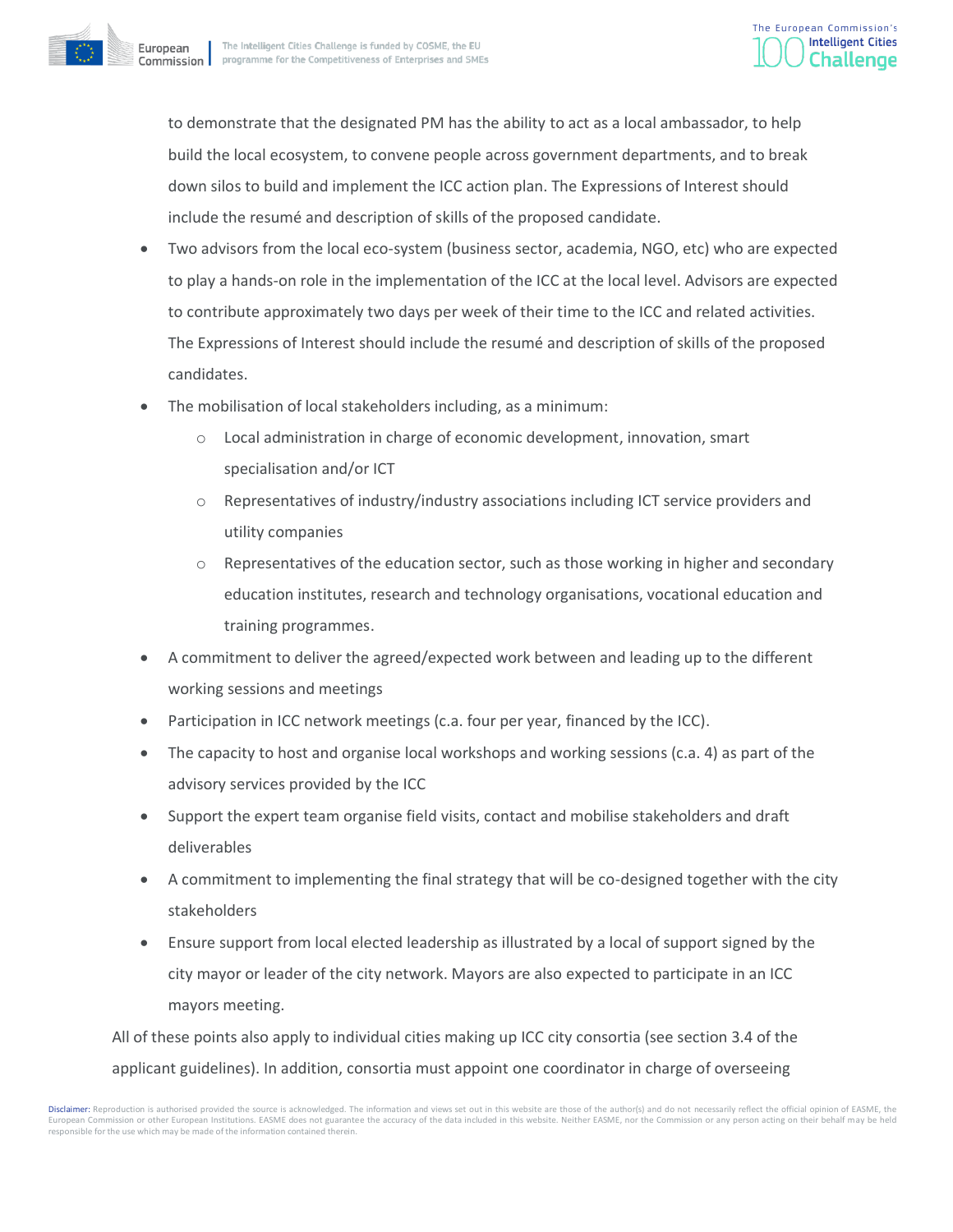



consortium-level activities within the ICC. In their EoIs, applicants must be able to justify each of the above points. If any of these commitments are not respected upon selection, cities may be excluded from the ICC.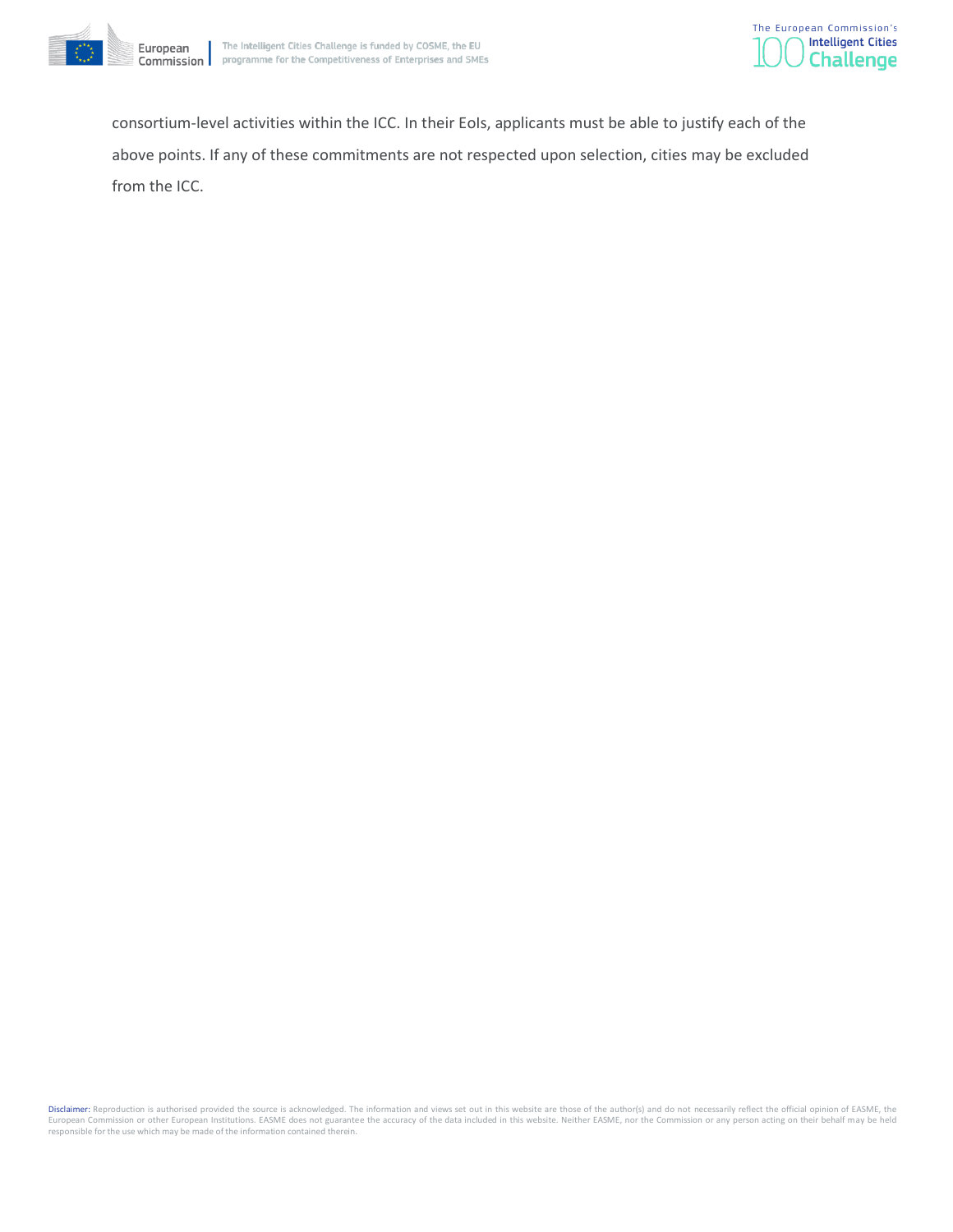

# <span id="page-13-0"></span>3. How do cities apply to the ICC?

# <span id="page-13-1"></span>**3.1 What is the ICC call for Expressions of Interest and where can it**

## **be accessed?**

ICC is a competitive challenge, open to eligible cities inside the EU. To take part in the ICC, cities must fill in and submit an Expression of Interest (EOI). Applications will be reviewed by an expert team of evaluators who will score EoIs based on pre-defined evaluation criteria. The final list of selected participating cities will be validated by the European Commission in light of ensuring a balanced geographical and thematic distribution within the ICC network.

Applications are eligible only if they are:

- Supported by a letter of intent signed by the local leadership (e.g. mayors).
- Duly completed and submitted according to the modalities set out in Section 3.6 and before the deadline set in Section 3.5. Incomplete EOIs will automatically lead to their exclusion.
- Submitted in English via the on-line management system. EoIs submitted in any other language will be excluded.
- Respect the total character limits. Additional elements can be transmitted as Annexes (e.g. letters of support etc).

All information related to the EOI is available online at intelligent cities challenge.eu. In order to submit an EoI and receive all the supporting documentation, applicants need to register beforehand. The application should be submitted via the platform. A pdf version of the full EoI can be downloaded first for applicants to fill in the information offline. EoIs can be up to 8 pages at long at most (i.e. 6 sections of up to one page, and one section of up to two pages). Text can then be copied and pasted into the ononline system once it has been drafted.

# <span id="page-13-2"></span>**3.2 Who is eligible to apply to the EoI as an EU mentee cities?**

The following criteria only apply to EU mentee applicants (see section 1.3 for a definition of EU mentee cities). ICC mentee applicants must be: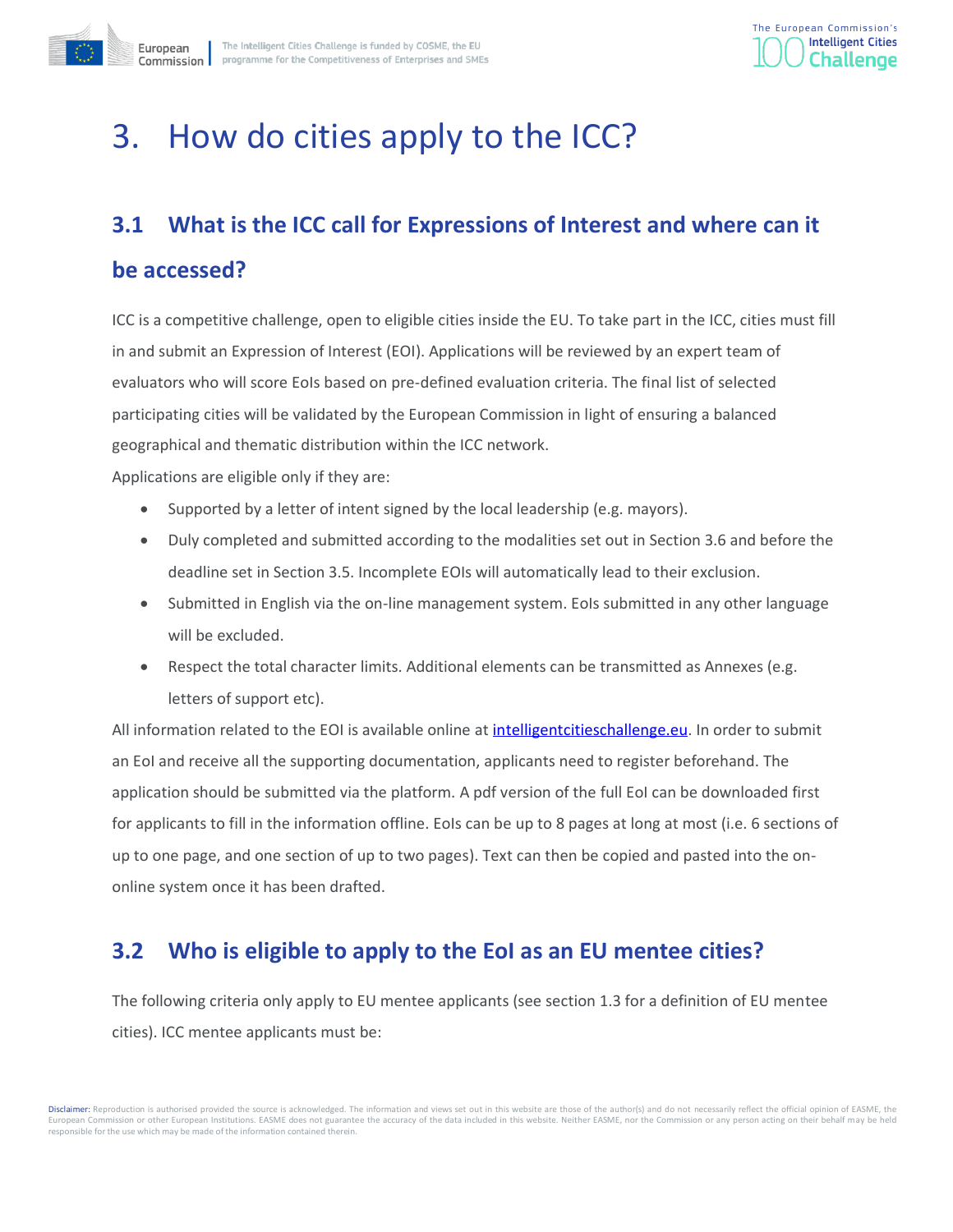

- A local public government entity (i.e. municipalities, districts) that are either responsible for or involved in the funding and/or implementation of a policy or programme of a city related to digital transformation, smart / intelligent city, sustainable urban development.
- Located within the European Union.
- Representing cities with more than 50 000 inhabitants.
- The following cities are not eligible to apply:
	- $\circ$  EU cities with less than 50 000 inhabitants and not applying as part of a consortium (see section 3.4 for the formal definition of ICC city consortia).
	- o Cities located outside of the EU.
	- o Cities with advanced levels of digital technology for sustainability uptake and welldeveloped ecosystems.

<span id="page-14-0"></span>Applications from cities located in EU outermost / island regions are actively encouraged.

# **3.3 Can EoIs be pre-screened by the ICC before being submitted?**

Before the application submission deadline, applicants have the possibility of requesting a pre-screening of the applications by the ICC team. The objective of the pre-screening is to provide feedback on the 'completeness' of the EoI, not on the actual quality of the application and its content. Pre-screening is meant to allow applicants to ensure they have provided all of the requested information in order to avoid disqualification and improve the robustness of their EoI by covering all of the elements evaluators will be looking to assess. Pre-screening will be done only on-demand for applicants who request it, it will not be done systematically for applicants.

The pre-screening option will be available until the second-to-last week (i.e. the 18th of May), prior to the submission deadline (to allow the screening to take place before the deadline, and for applicants to improve their applications). After filling in all of the EoI sections on-line, applicants will be able to select two options:

• Save and submit for screening: this will save the application but will leave it open for future modifications by the applicant, and will alert the ICC team that a pre-screening has been requested. The team will conduct the pre-screening on the basis of a checklist, and provide feedback to the applicant on elements which may be missing. Applicants will be able to return to their EoI and introduce changes before the deadline.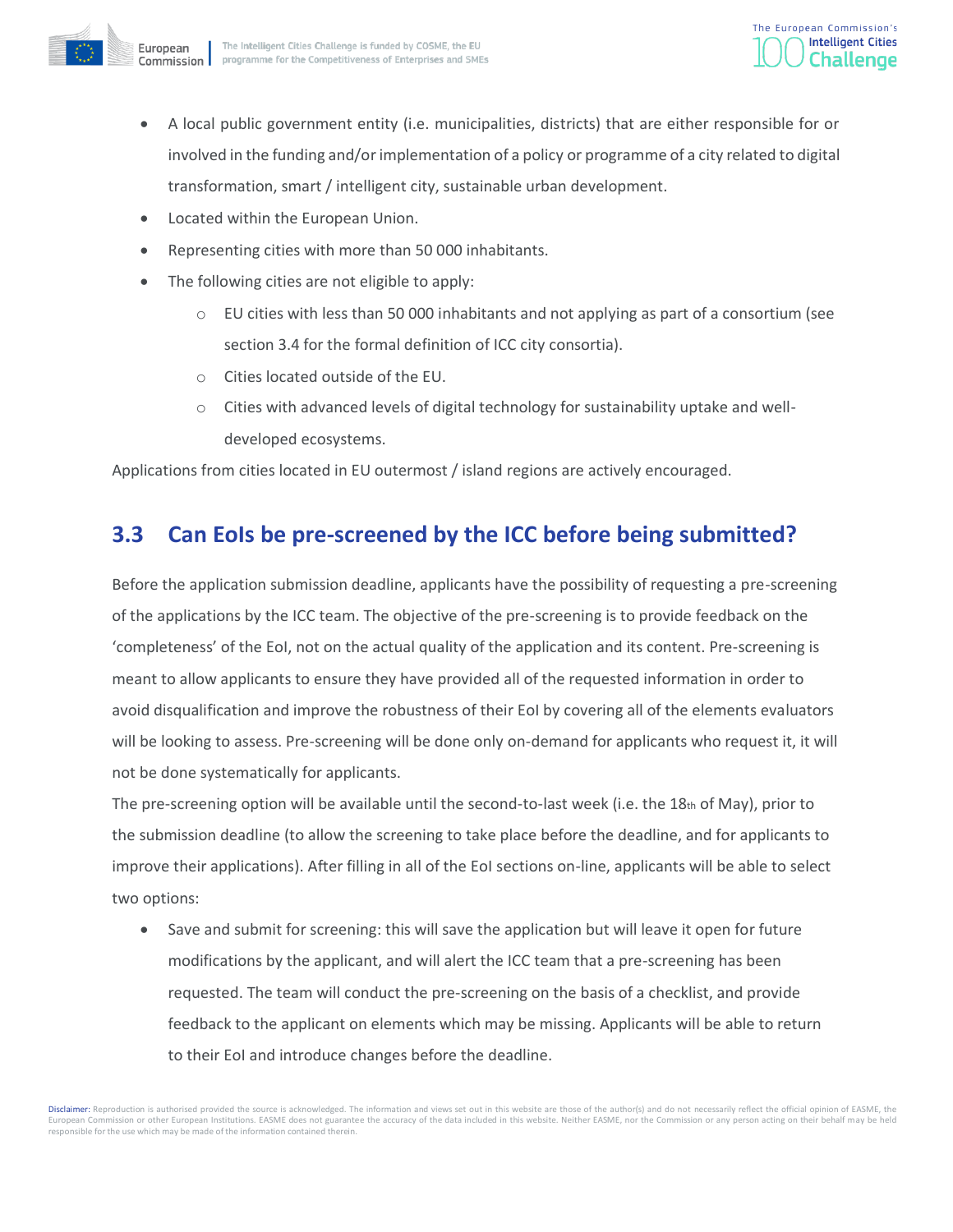



• Submit and lock: This option will definitively submit the application and lock it. No further changes will be possible to the EoI. This should be done by applicants who do not wish to have their EoI screened, or by applicants who have already received feedback after initial screening.

# <span id="page-15-0"></span>**3.4 What are ICC city consortia and how do they apply?**

Cities can apply individually (i.e. stand-alone applications) or as member of a group of cities called ICC city consortia. The main rationale behind the development of city consortia is to drive ICC multiplier effects, and facilitate the delivery of common projects among members of single consortia. City consortia can be one of the following:

- A group of cities located in a single EU region belonging to a formal network or federation of cities (e.g. members of the Andalucía Federation of Municipalities and Provinces).
- A group of cities belonging to a formally constituted common thematic network (e.g. network of coastal cities)
- A group of cities joining an *ad-hoc* city consortium made up for the purposes of this EoI

Cities are equally welcome to apply individually, and are not disadvantaged from not being in a consortia. City consortia are expected to assign one city or organisation as lead organisation that will be in the driving seat throughout the journey, acting on behalf of the city members in the consortium. If cities decide to apply as a consortium, only the lead organisation will need to submit an EoI on behalf of all members, listing the names of the individual cities which make up the consortium. However, all consortia will be assessed for their perceived ability to act as a coherent unit throughout the programme and drive change in their individual city members.

The EoI should be submitted using the same on-line submissions system as for stand-alone applications. Applicants must read carefully the instructions for each of the sections of the EoI to be prepared, in order to identify the information to be provided at the consortium level. In addition, consortia will have to provide a joint letter of support signed by the mayors of all of the participating cities; as well as a letter of commitment signed on behalf of the lead organisation. The lead organization of the consortium can be one of the member cities of the consortium, or a third party such as network or federation. The lead organisation will also have to identify and designate a consortium coordinator in charge of overseeing all consortium-level ICC activities (see also section 2.4).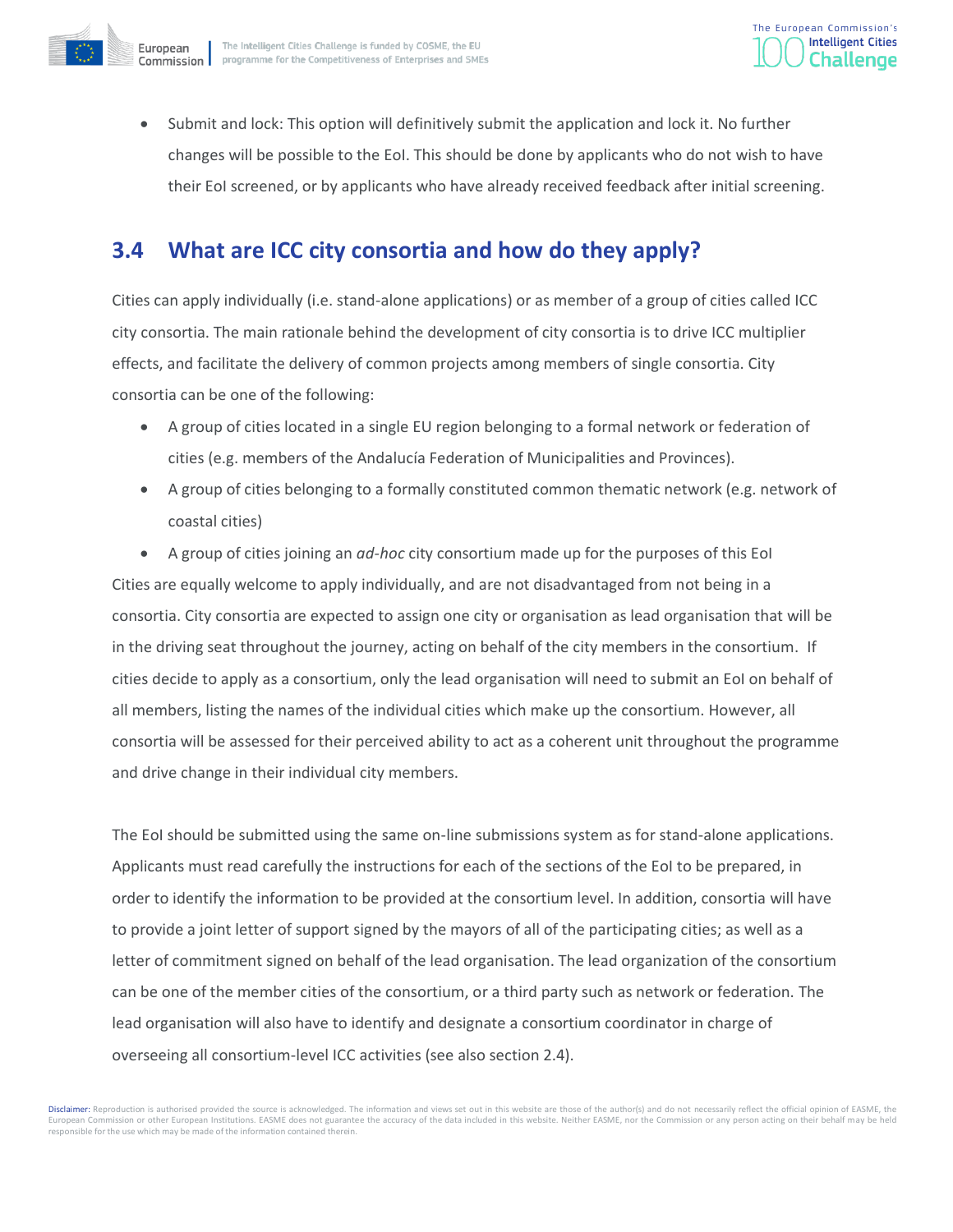



City consortia will receive the same allocation of resources as a standalone city (i.e. if a given ICC event asks for two members of a local team to join, then the maximum capacity is two members for both a standalone city and city consortium). In practice, this means that the resources allocated for support on behalf of the ICC will not be multiplied times the number of cities joining the consortium. This also applies to the experts as only one team of experts will be allocated to the entire consortium. Both a standalone city and city consortia are envisaged to have two thematic experts and one lead expert assigned. The consortium should reflect on this in the application, including how the member cities will work together to reach the objectives.

# <span id="page-16-0"></span>**3.5 What is the deadline to apply to the ICC?**

Cities can apply for this call between Thursday 27/02/2020 and Friday 29/05/2020 at 11h59 pm. The original deadline has been extended. Selected cities will be informed of results c.a. the second week of June, while all applicants will receive their assessment results at the end of June 2020 at the latest. Given the on-going COVID19 situation in Europe, this timeline may undergo further changes. We suggest applicant regularly visit the ICC website and register as applicants to receive email updates.

# <span id="page-16-1"></span>**3.6 What information should be included in the Expression of**

# **Interest?**

There are a total of seven sections as well as an Annex to be completed for the EOI application. These sections are detailed in the table below. Applicants should refer to the EoI form which is downloadable form the ICC site for more detailed instructions on how to fill out each section and the information to be included. The following table is provided for indicative purposes only.

Applicants are welcome to upload additional documents which support their application, such as letters of support. Supporting figures and graphs (e.g. presentation of the local eco-system) should be included as annexes and will not be included in the total page count tally. An explicit reference should be made to the titles of tables and figures, as well as any supporting document, in the body of the EoI.

| Section of the EoI                   | Max length / Format                                          | Information to be provided by<br>applicant                                            |
|--------------------------------------|--------------------------------------------------------------|---------------------------------------------------------------------------------------|
| 1. Key motivations and city<br>goals | Up to 1 page of open text<br><b>Multiple Choice Question</b> | Presentation of key city or<br>challenges<br>consortium<br>applicants seek to address |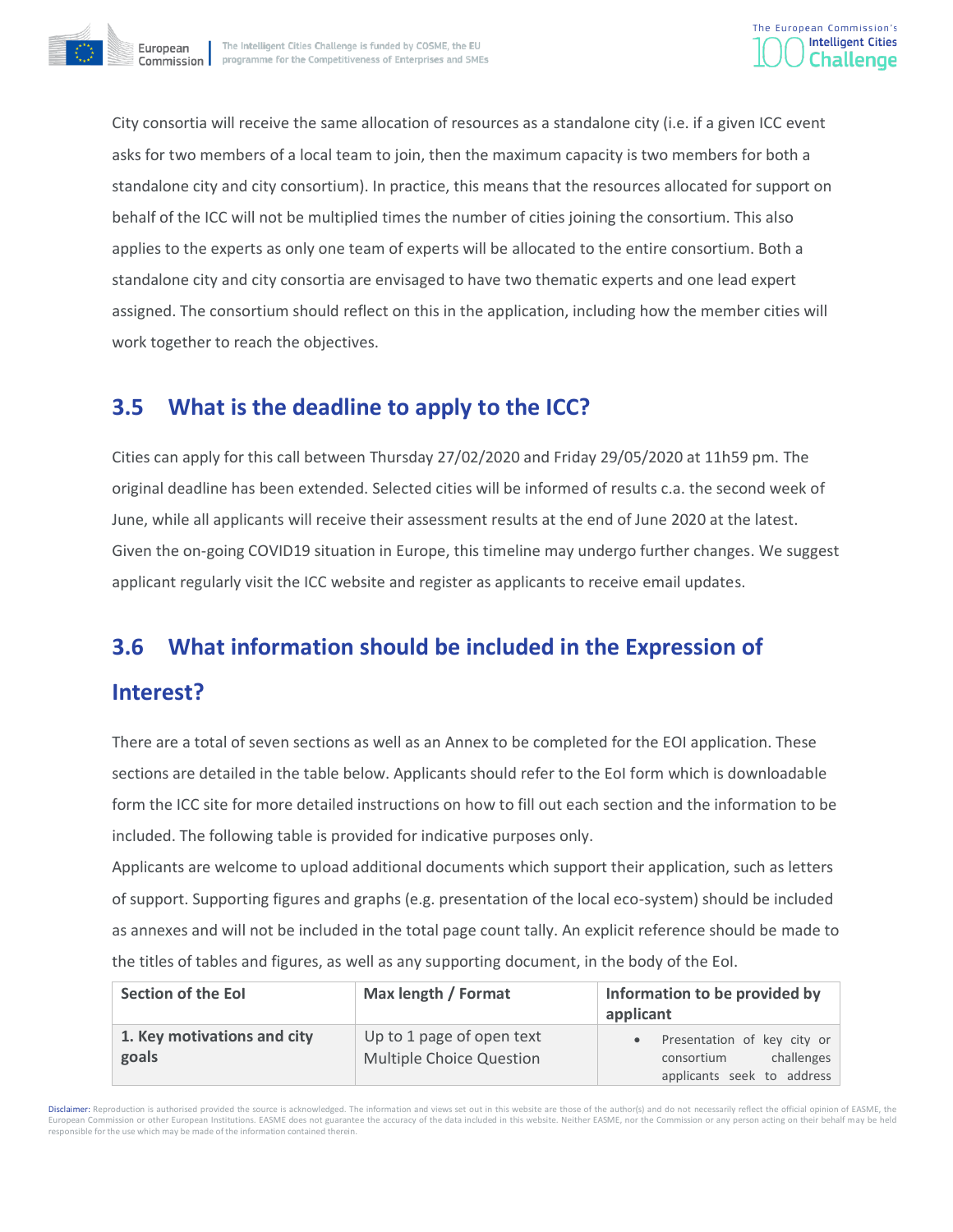

|                                                      |                                        | and overcome, and links to<br>ICC goals.<br>Applicants indicate preferences of city<br>goals they wish to focus on as part of<br>their participation in the ICC. Cities and<br>consortia select and rank up to four<br>city goals and priority sectors.                                                                                                                                                                                                                                                                                              |
|------------------------------------------------------|----------------------------------------|------------------------------------------------------------------------------------------------------------------------------------------------------------------------------------------------------------------------------------------------------------------------------------------------------------------------------------------------------------------------------------------------------------------------------------------------------------------------------------------------------------------------------------------------------|
| 2. City strengths and assets                         | Up to 1 page of open text<br>Open text | Presentation of key city and<br>consortium strengths and<br>assets to address identified<br>challenges and city goals<br>$\bullet$<br>Presentation<br>οf<br>general economic<br>demographic<br>and<br>indicators of the<br>city<br>Data<br>on<br>key<br>economic<br>sectors<br>the<br>relevant<br>to<br>challenges the city<br>wants to address<br>Qualitative assessment of<br>1.                                                                                                                                                                   |
| 3. The city eco-system                               | Up to 2 pages of open text             | strengths and assets<br>The applicant demonstrates<br>$\bullet$<br>its capacity to mobilise and<br>tap into existing networks and<br>stakeholder communities to<br>support and drive the ICC<br>process and implementation<br>of action plan<br>Cities and consortia will be<br>asked to provide letters of<br>support as part of their Eols<br>from<br>existing<br>networks,<br>platforms, committees, and<br>key institutions supporting<br>the city in ICC<br>2.<br>City consortia should present<br>any existing consortium-level<br>ecosystems. |
| 4. Local policy landscape and<br>available resources | Up to 1 page of open text              | Describe existing strategies<br>$\bullet$<br>and roadmaps relevant to the<br>challenges and city goals<br>selected in 1, which could<br>benefit<br>from<br>the<br><b>ICC</b><br>assistance and support.<br>Present pipeline of existing<br>3.<br>projects in relevant fields,<br>and an overview of financial<br>resources available to<br>support the implementation<br>of the ICC agenda and action<br>plan.                                                                                                                                       |

Disclaimer: Reproduction is authorised provided the source is acknowledged. The information and views set out in this website are those of the author(s) and do not necessarily reflect the official opinion of EASME, the<br>Eur responsible for the use which may be made of the information contained therein.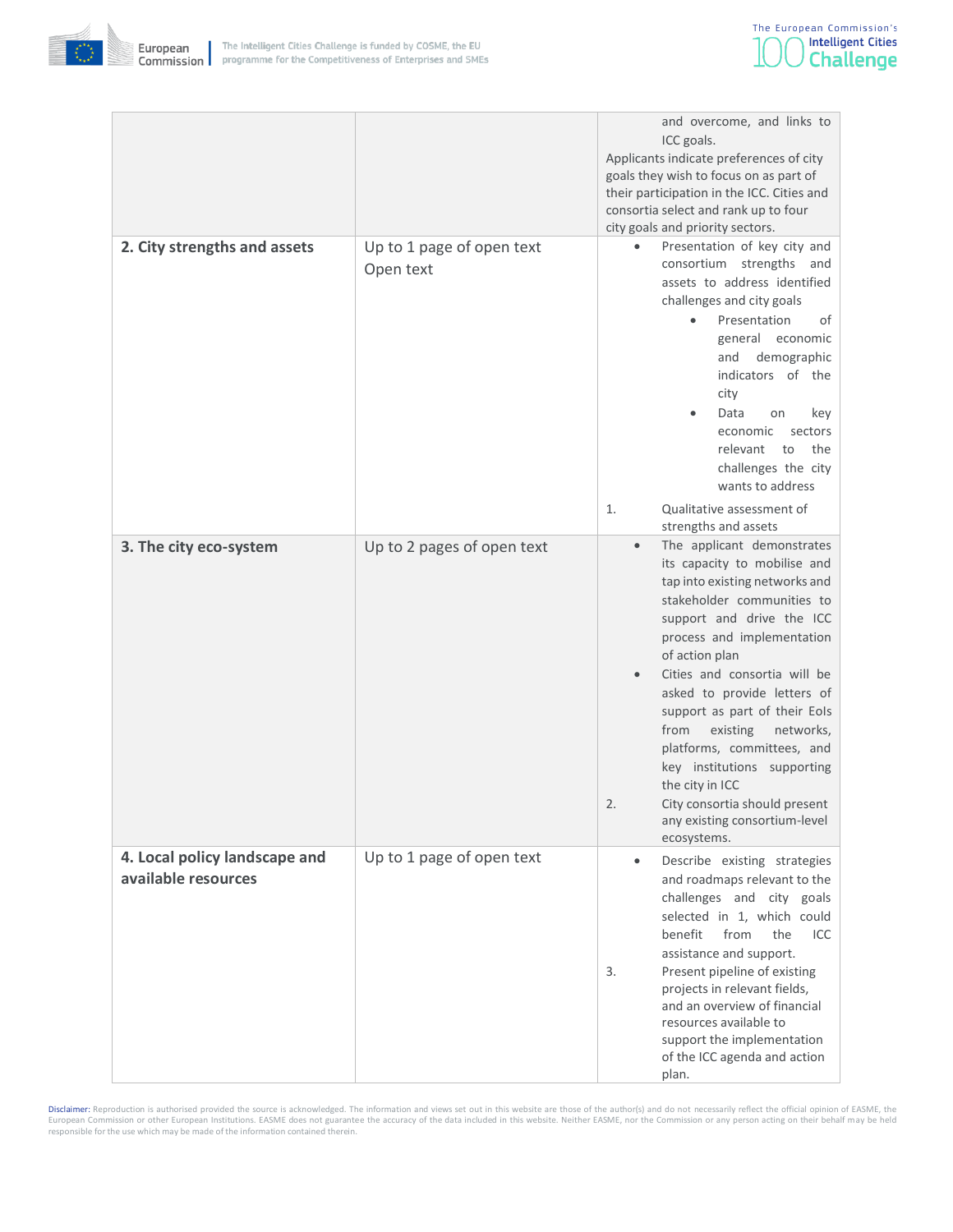



| 5. Proposed ICC team                     | Up to 1 page of open text |                 | Presentation of the proposed<br>ICC<br>local team including<br>qualifications and expertise as<br>well as the planned resources<br>for the ICC.                                                                                                                                                                                                                                                                                                                                                 |
|------------------------------------------|---------------------------|-----------------|-------------------------------------------------------------------------------------------------------------------------------------------------------------------------------------------------------------------------------------------------------------------------------------------------------------------------------------------------------------------------------------------------------------------------------------------------------------------------------------------------|
|                                          |                           | 4.              | For consortia, this should<br>include the name of the<br>consortium coordinator<br>within the lead organisation.                                                                                                                                                                                                                                                                                                                                                                                |
| 6. Inter-city collaboration<br>ambitions | Up to 1 page of open text | $\bullet$<br>5. | Describe<br>intended<br>other<br>collaborations<br>with<br>cities, if any, including the<br>form of collaboration and the<br>added<br>value<br>of<br>the<br>collaboration.<br>This<br>could<br>include collaborations with<br>ICC cities as well as with other<br>cities belonging to other<br>networks and initiatives.<br>Applicant involvement and<br>role in city networks relevant<br>to the ICC<br>For ICC city consortia, this<br>section should include an<br>explanation of the common |
|                                          |                           |                 | vision at the consortium-<br>level, as well as reference to<br>the specific projects the<br>consortium wishes to<br>implement through a<br>collaborative approach.                                                                                                                                                                                                                                                                                                                              |
| 7. Expected results and impact           | Up to 1 page of open text | 6.              | Describe expected results of<br>participation in the ICC.                                                                                                                                                                                                                                                                                                                                                                                                                                       |
| 8. Annexes                               |                           | 7.              | Mandatory signed<br>letters<br>from mayors.<br>Any supporting<br>documentation the city may<br>want to provide, including<br>Letters of Support.<br>References to the provided                                                                                                                                                                                                                                                                                                                  |

# <span id="page-18-0"></span>**3.7 How should applicants prepare and submit their EoIs?**

EOIs must be submitted via the online management platform at intelligent cities challenge.eu. Applicants must first register on the platform to be able to access the on-line submission form. You can also download a pdf version of the EoI. It is recommended that applicants first fill out the EoI offline, and then proceed to upload text and annexes on the on-line submission system. Applications can be filled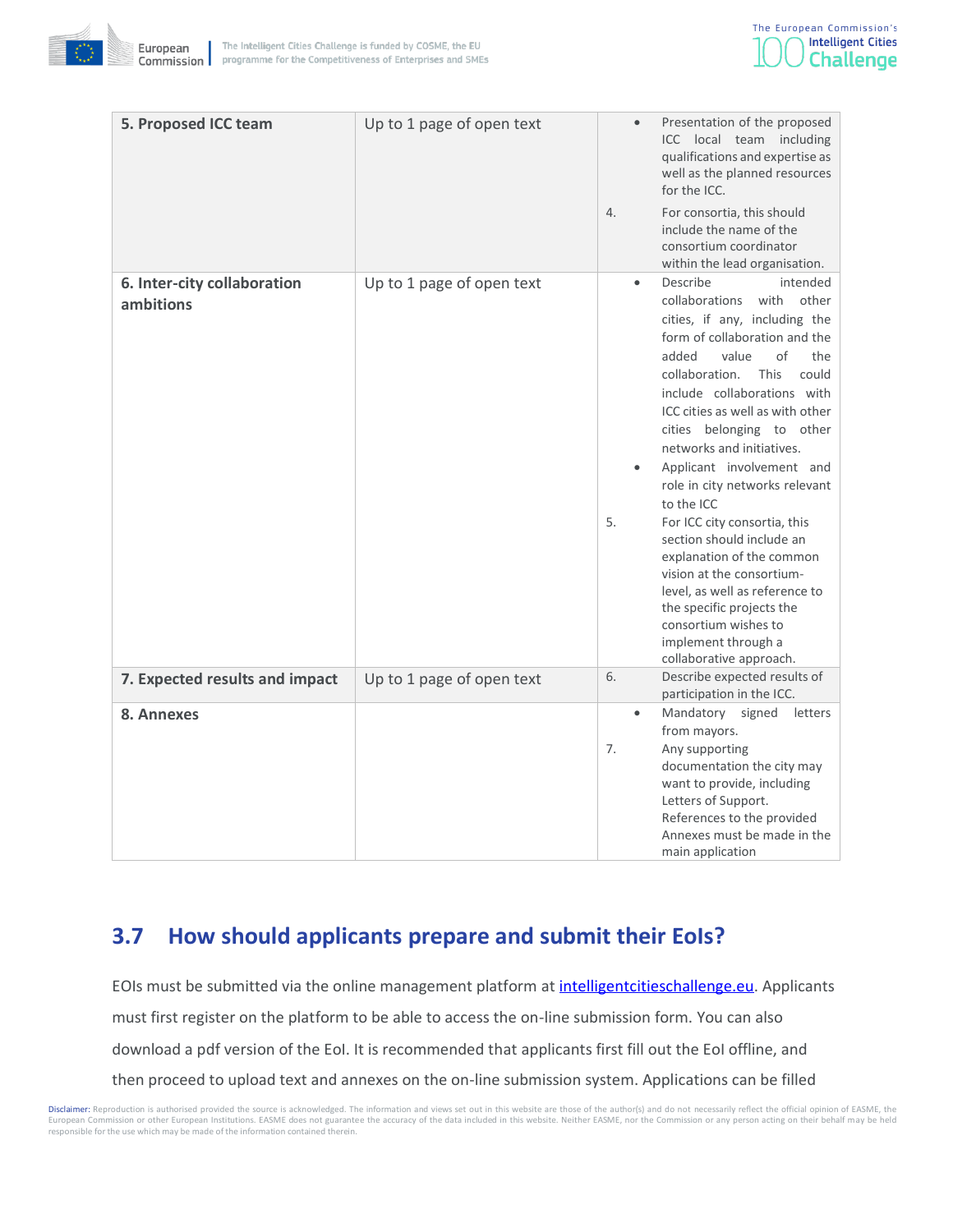



on-line incrementally, and can be saved every step of the way to come back to the application at a later stage. When reaching the final section, applicants will be asked if they wish to save and submit for prescreening, or submit and lock their application. The former will trigger the pre-screening of the saved application by the ICC team and delivery of feedback on completeness (see section 3.6); while the later will lock the submitted application and indicate that it's ready for final appraisal. Applicants are then able to track the status of their EOI through their user account on the platform.

# <span id="page-19-0"></span>**3.8 How will EoIs be assessed and selected?**

All applications that meet the eligibility criteria will be scored, based on the selection criteria presented in the following table.

| Eol quality, potential and<br>relevance evaluation criteria | Weight in the final evaluation | Indicative assessment elements                                                                                                                                                                                                                                                                                                                                                                                                                                                     |
|-------------------------------------------------------------|--------------------------------|------------------------------------------------------------------------------------------------------------------------------------------------------------------------------------------------------------------------------------------------------------------------------------------------------------------------------------------------------------------------------------------------------------------------------------------------------------------------------------|
| 1. Key motivations and city<br>goals                        | 20%                            | Understanding of the ICC<br>$\bullet$<br>objectives and alignment<br>between city expectations<br>and ICC goals<br>Relevance of selected city<br>goals vis à vis<br>city<br>challenges<br>Level of motivation and<br>commitment<br>to<br>reach<br>results<br>Level of support from local<br>$\bullet$<br>authorities<br>Evidence<br>of<br>political<br>commitment and backing<br>of the ICC application<br>Fitness for purpose of<br>organization interested in<br>leading the ICC |
| 2. City strengths and assets                                | 10%                            | of<br>Adequacy<br>city<br>background vis à vis ICC<br>target group (e.g. medium<br>maturity)<br>Potential of the city to<br>$\bullet$<br>address city goals based on<br>the existing strengths and<br>assets                                                                                                                                                                                                                                                                       |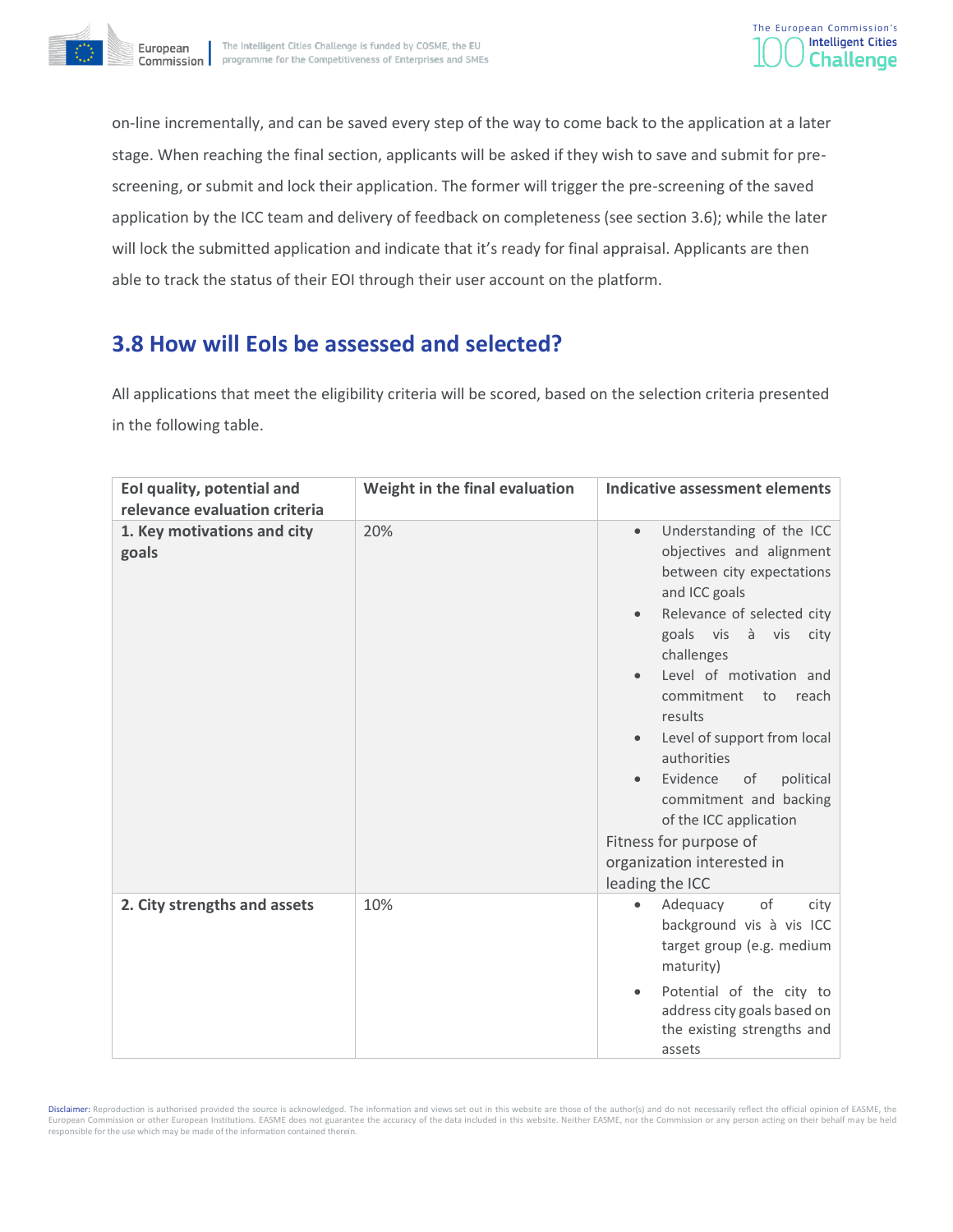



|                                                          |     | 1.              | Demonstrated added<br>value of ICC in<br>unleashing city<br>potential                                                                                                                                                                                                                                                                                                                                 |
|----------------------------------------------------------|-----|-----------------|-------------------------------------------------------------------------------------------------------------------------------------------------------------------------------------------------------------------------------------------------------------------------------------------------------------------------------------------------------------------------------------------------------|
| 3. The city eco-system                                   | 20% | $\bullet$<br>2. | Relevant and<br>coherent<br>local eco-system mapping,<br>relevance<br>of<br>the<br>ecosystem with regard to<br>identified city goals<br>Potential<br>mobilise<br>to<br>relevant stakeholders for<br>the purpose of building<br>local ICC eco-system and<br>launch strategy and action<br>plan<br>Level of support for the<br>city to engage in the ICC<br>within the local network<br>of stakeholders |
| 4. The local policy landscape<br>and available resources | 15% | 3.              | Existence of a relevant<br>local policy framework and<br>accompanying resources<br>Existence of additional<br>complementary initiatives,<br>especially at EU level<br>Existence of a pipeline of<br>projects in relevant fields<br>Evidence of added value<br>of the ICC with regard<br>to the existing policy<br>framework                                                                           |
| 5. Presentation of the<br>proposed ICC team              | 15% | 4.              | Availability of team with<br>relevant expertise<br>Full composition of team<br>Allocation of sufficient<br>resources to ICC                                                                                                                                                                                                                                                                           |
| 6. Inter-city collaboration<br>ambitions                 | 10% | $\bullet$       | Motivation to collaborate<br>with other cities and<br>engage<br>in<br>cross-city<br>collaborations<br>Participation in existing<br>city networks<br>Relevance<br>added<br>and<br>value of the consortium<br>approach (if applicable)                                                                                                                                                                  |

Disclaimer: Reproduction is authorised provided the source is acknowledged. The information and views set out in this website are those of the author(s) and do not necessarily reflect the official opinion of EASME, the<br>Eur responsible for the use which may be made of the information contained therein.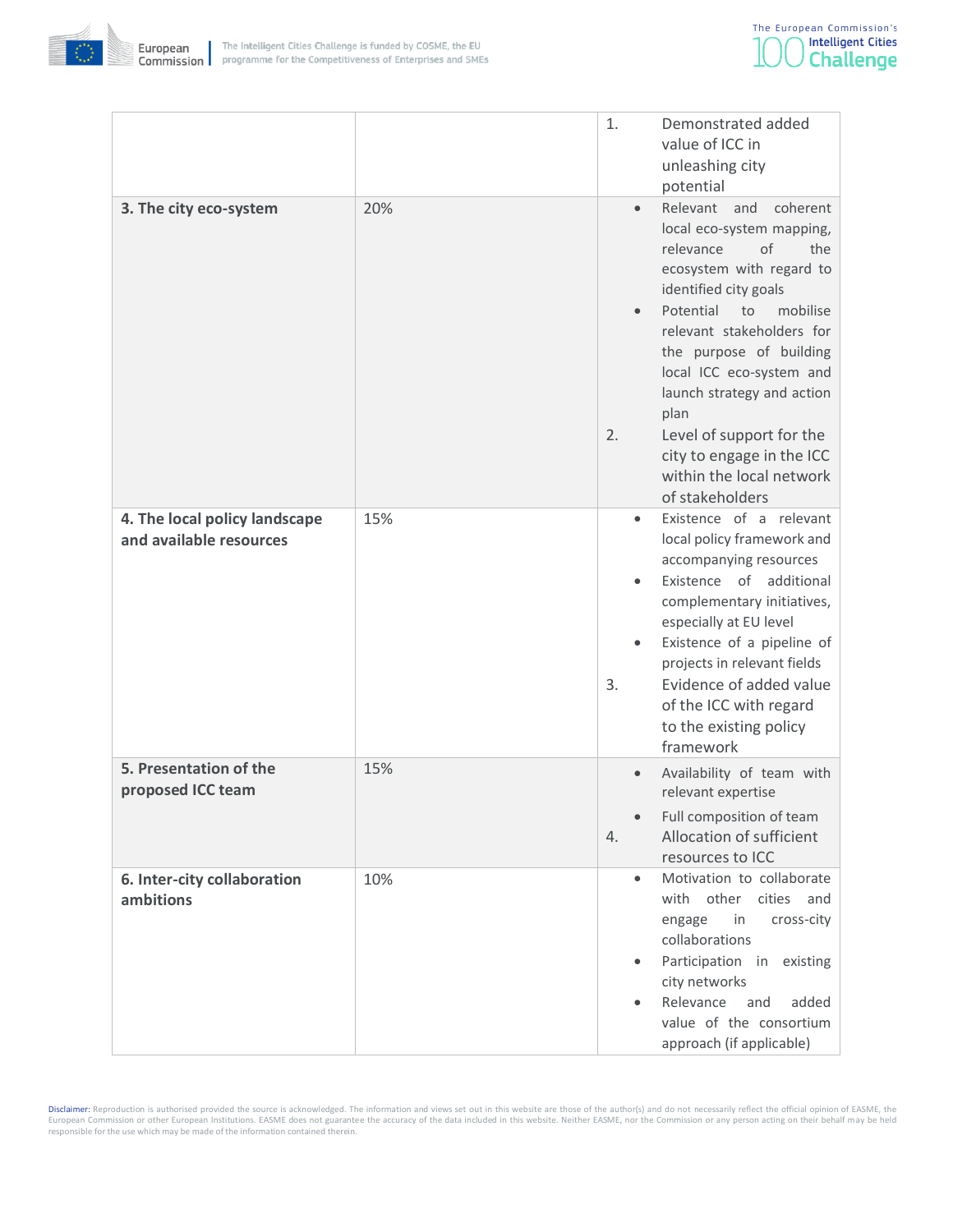



|                                |     | 5.                                        | Capacity to identify<br>actions to be<br>implemented through a<br>collaborative approach<br>at the EoI stage                                                                                                                                                                                   |
|--------------------------------|-----|-------------------------------------------|------------------------------------------------------------------------------------------------------------------------------------------------------------------------------------------------------------------------------------------------------------------------------------------------|
| 7. Expected results and Impact | 10% | $\bullet$<br>$\bullet$<br>$\bullet$<br>6. | ambitious<br>Realistic yet<br>expectations of impact of<br>participation in the ICC<br>Willingness of the city or<br>consortium to commit to<br>achieving certain results<br>Coherence of expected<br>impact vs selected city<br>goals<br>Innovative nature of<br>expected impact<br>described |

Based on the above criteria and weighting system EoIs will be scored. EoIs which do not meet the minimum threshold will be excluded. The remaining cities will be placed on the EoI longlist. The final selection will include the top-ranked cities. However, the final selection will ensure a balanced geographical distribution meaning that non top-ranked cities may be included in the final selection.

# <span id="page-21-0"></span>**3.9 When and how will applicants receive the results of the EoI?**

EoIs which are deemed not eligible will be automatically notified upon the closing of the EoI submission period. Remaining applications will be notified of the final results during the month of June. Feedback sheets will be provided to all applicants at the end of June at the latest. All decisions are final and cannot be appealed.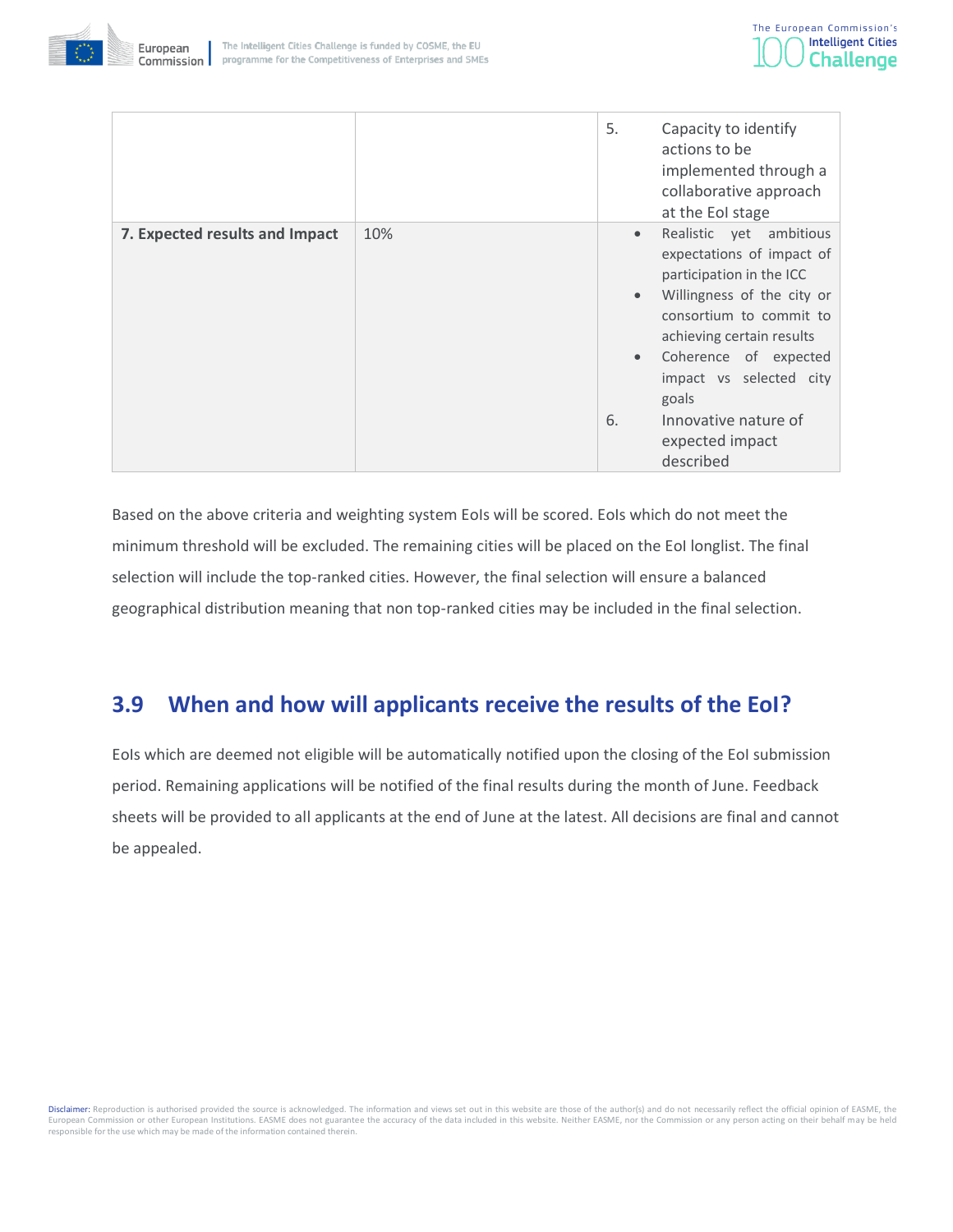



# <span id="page-22-0"></span>Appendix A Frequently Asked Questions

# <span id="page-22-1"></span>**Application**

What Is the ICC call for Expressions of Interest or EOI?

*ICC is a competitive challenge, open to eligible cities inside the EU. To take part In the ICC, cities must fill in an submit an Expression of Interest (EOI). Applications will be reviewed by an expert team of evaluators who will score EOIs based on pre-defined evaluation criteria.*

#### 2. How can I apply for the ICC?

*Applications to ICC can only be made by completing and submitting the ICC Expression of Interest form online. To access the online platform you will need to register on the homepage at the Apply section. You can also find a copy of the EOI form to download and prepare your application. However all answers and annexes will need to be submitted through the online form.*

#### 3. Will the deadline for applications be postponed because of Covid-19?

*Given the difficult situation currently faced by European countries with the spread of COVID-19, the deadline for the submission for the ICC Expressions of Interest has been extended to the 29th of May 2020. Accordingly, the deadline for the pre-screening of applications is extended to the 18th of May 2020, and we have added new webinar dates which will be communicated on the website shortly. The situation will continue to be monitored and any further updates will be communicated on our website. For DCC cities, the deadline has been extended until the 22nd of May 2020.* 

#### 4. Can I save my EOI and come back to it?

*You will be able to save your application at every step of the way and come back to it at a later stage. You will need to log back into your user profile to return to your application. To do so, just click Log in and enter your user details. On your user dashboard click Go to EOI form.*

#### 5. Is there a limit to the number of topics to choose from?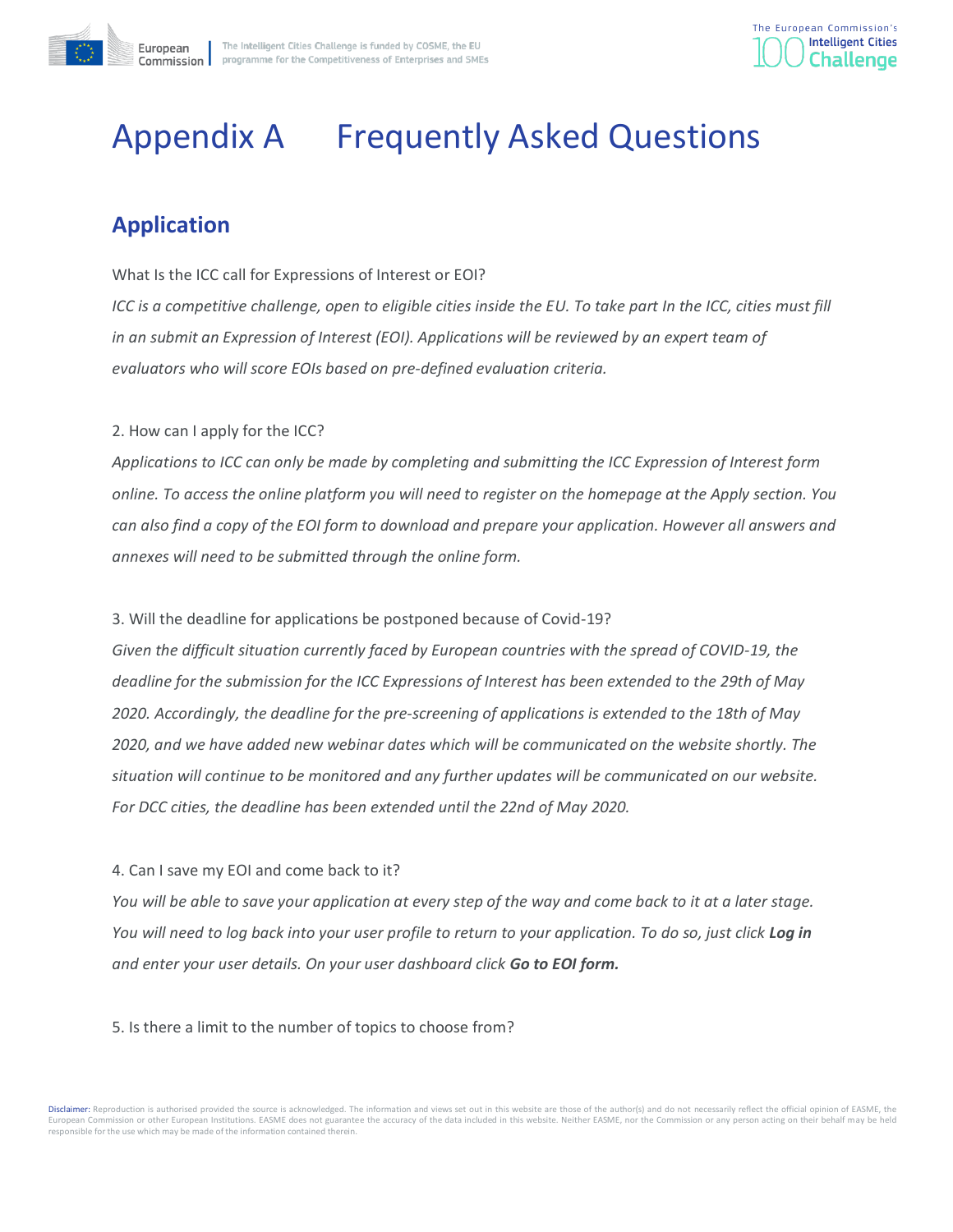



*You can select up to four different city goals you would like to focus your EoI and involvement of the ICC in. You can of course focus on 1 or 2 mainly, but we do ask at this stage that you select up to four in section 1 of the EoI, for the purpose of building preliminary thematic networks.*

6. How will I know that my application has been received? *You will receive a confirmation email once you have successfully submitted your EOI. However, this receipt will not be proof that the Expression of Interest is eligible for evaluation.*

7. When and how will applicants receive the results of the EOI? *EOIs which are deemed not eligible will be automatically notified upon the closing of the EOI submission period. Remaining applications will be notified of the final results during the third week of May. Feedback sheets will be provided to all applicants at the end of May at the latest. All decisions are final and cannot be appealed.*

# <span id="page-23-0"></span>**Budget and expected contributions**

8. What investment of resources is expected from cities participating in the ICC?

*The ICC will cover all travel and accommodation costs for the city teams, as well as the costs of allocated experts during the challenge. Cities are expected to allocate resources to managing, implementing and following up on the different activities and goals defined in the framework of the project. This means providing a dedicated local project manager and two advisors from the local ecosystem (approx. 2 days per week per city official). This time and Level of Effort is indicative, and it can also be linked to the implementation of a broader set of activities or projects that are (in)directly linked to the ICC. The ICC should be seen as a driver of activities and efforts which were already being undertaken by your city. The ICC will also cover travel and accommodation expenses for mentor city representatives.* 

#### 9. How long will the ICC last?

*The Intelligent Cities Challenge has a total duration of 25 months, running from June 2020 to July 2022. Selected cities are expected to remain engaged in the ICC throughout this time.*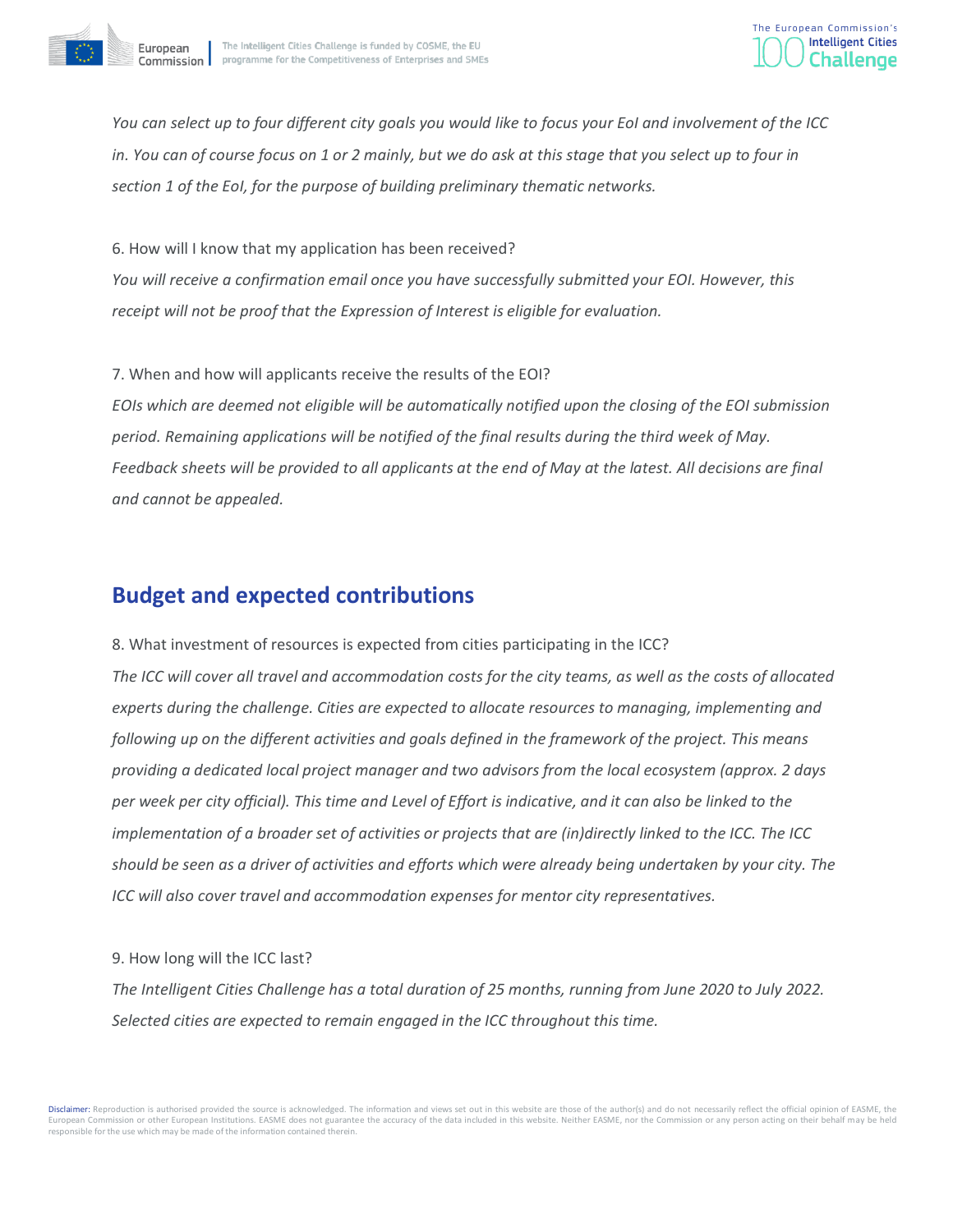

10. Is the dedication of two days per week permanent throughout the project or will some weeks be busier than others?

*Please note that the 2 days a week is an indicative level of effort suggested by the ICC team. It is in no way mandatory. City officials can organize their time as they see fit. Based on the previous experience of the Digital Cities Challenge, we can say that the workload is flexible, and fairly evenly spread out with some weeks busier than others (before submitting a deliverable or taking part in an event for example). However you wish to organize your time, we do request a regular and active commitment on the part of city officials.*

# <span id="page-24-0"></span>**Cities, city consortia & partner search**

11. What types of cities does the ICC call for Expression of Interest target? *The ICC call for EOIs seeks to collect applications from EU cities who wish to become ICC EU mentee cities. ICC wishes to work with cities of Intermediate size (i.e. small and medium sized cities), with medium levels of maturity when it comes to the adoption of digital technologies for sustainable development, but which display a high level of potential to achieve transformative change in the short term. The ICC call for EOIs is open to individual municipalities or city governments, or other forms of local governments such as city districts covering several neighbouring cities or municipalities may also apply to the ICC as long as they meet the eligibility criteria. If you have a doubt about whether your local government qualifies to apply to the ICC, write to our helpdesk a[t helpdesk\\_icc@technopolis-group.com.](mailto:helpdesk_icc@technopolis-group.com)*

#### 12. Are other organisations, apart from cities, also eligible?

*Only local government organisations (e.g. cities) are eligible to apply. Other organisations, such as SMEs or universities for instance, may support your ICC application. They can submit letters of support for your application. They are not formal "applicants". Neither the lead city applicant, nor other ICC partners will be receiving funding, so the partner-subcontractor distinction does not apply to the ICC. For more information on the eligibility criteria, please refer to the ICC Handbook. If you have a doubt regarding whether a certain type of local government is eligible to apply, please submit the question to the helpdesk a[t helpdesk\\_icc@technopolis-group.com.](mailto:helpdesk_icc@technopolis-group.com)*

#### 13. What are the requirements in terms of the number of inhabitants for a consortium?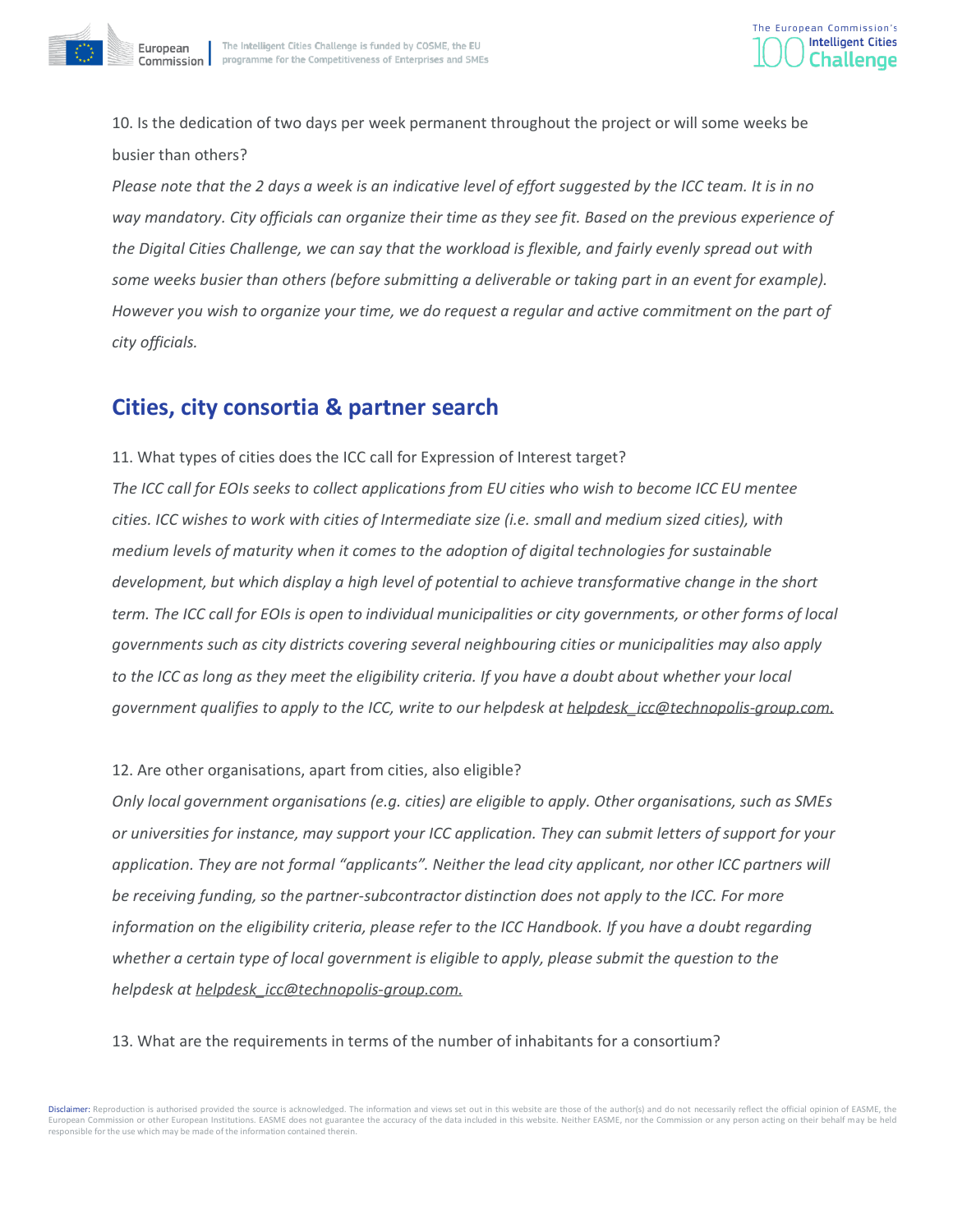



*As indicated in our guidelines, you must be a city with over 50.000 inhabitants to submit an EOI application as a stand-alone applicant. If you are a city with under 50.000 inhabitants, you may only apply as part of a city consortium. It is recommended that the consortium has over 50.000 inhabitants in total.* 

#### 14. What is expected when forming a city consortium?

*Cities must identify their partners to create city consortia on their own. The ICC has not established a partner search tool. Cities applying in consortia can choose to apply with partner cities they have an existing cooperation with, or cities that are part of a same structural network (federation of cities). The ICC is looking for consortia of cities that are rather compact, with pre-existing relations, or that have something in common. We expect a clear rationale for why you are applying as a consortia (themes, rejects which you intend to collaboratively work on together).*

15. What is required from city consortia in terms of project management?

*For city consortia, your EoI should identify:*

- *One representative from the lead organisation who will act as the consortium coordinator.*
- *One local coordinator for each of the participating cities.*
- *Two representatives from eco-system organisations for each one of the participating cities (so not 2 per consortium but 2 per city)*

#### 16. How many cities need to be part of the consortium?

*There is no fixed number on how many cities can constitute a city consortium. We recommend that it should be of a manageable size. We are looking for consortiums that demonstrate capacity and willingness to work together.*

17. What is the difference between a stand-alone application and a city consortium application? *Cities can apply individually (i.e. stand-alone applications) or as member of a group of cities called ICC city consortia (this does not apply to districts which should apply as stand-alone cities). City consortia can be one of the following:*

• *A group of cities joining an ad hoc city consortium made up for the purposes of the EOI*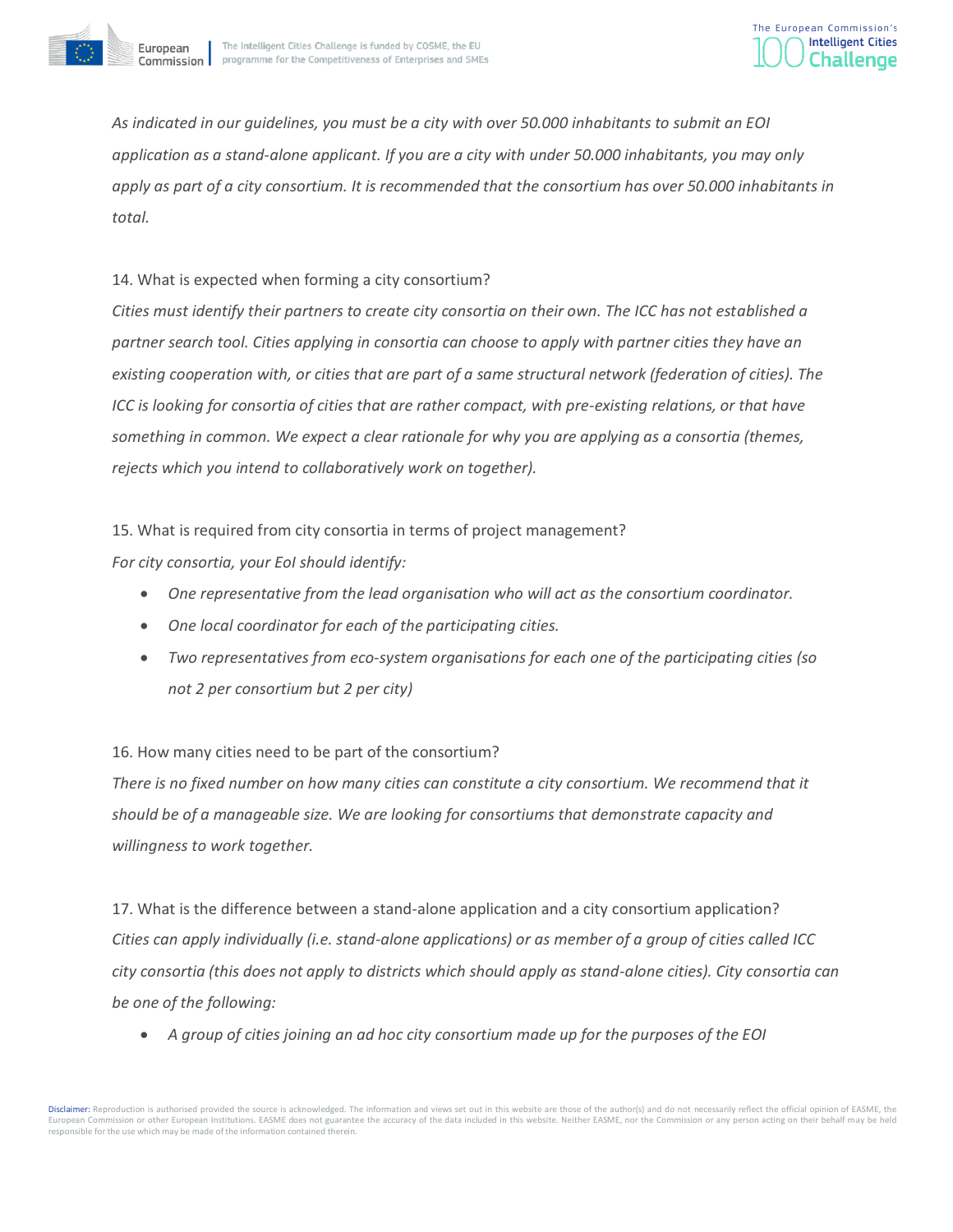

- A group of cities located in a single EU region belonging to a formal network of federation of *cities (e.g. members of the Andalucía Federation of Municipalities and Provinces).*
- *A group of cities belonging to a formally constituted common thematic network (e.g. network of coastal cities).*

*If cities decide to apply as a consortium, only the lead organisation will need to submit an EOI on behalf of all members, listing the names of the individual cities which make up the consortium. The EOI should be submitted using the same online submission system as for stand-alone applications. Applicants must read carefully the instructions for each of the sections of the EOI to be prepared, in order to identify the information to be provided at the consortium level. In addition, consortia will have to provide a joint letter of support signed by the mayors of all the participating cities; as well as a letter of commitment signed on behalf of the lead organisation. The lead organisation of the consortium can be one of the member cities of the consortium, or a third party such as a network or federation. The lead organisation will also have to identify and designate a consortium coordinator in charge of overseeing all consortiumlevel ICC activities.* 

# <span id="page-26-0"></span>**DCC cities**

18. I am a returning DCC city, previously involved in the Digital Cities Challenge. Is the process the same for me?

*No, the process is different. DCC cities are not asked to complete an EOI application, as entrant ICC cities are required to do. They are invited to take part in the ICC via an exclusive email invitation from the European Commission. DCC cities are asked to fill in a short questionnaire regarding their progress in implementing the DCC, priorities, interests and preferred strategic orientations for taking part in the ICC. DCC cities are also asked to attach a letter of Commitments from the City Mayor as well as the Resumes of involved team members.*

# <span id="page-26-1"></span>**Experts and ICC language**

19. How will regional specialists be chosen?

*Once the ICC participant cities are chosen, the ICC puts together a team of three experts which provide tailored support to the city through the ICC. The city team is free to suggest experts which may be taken*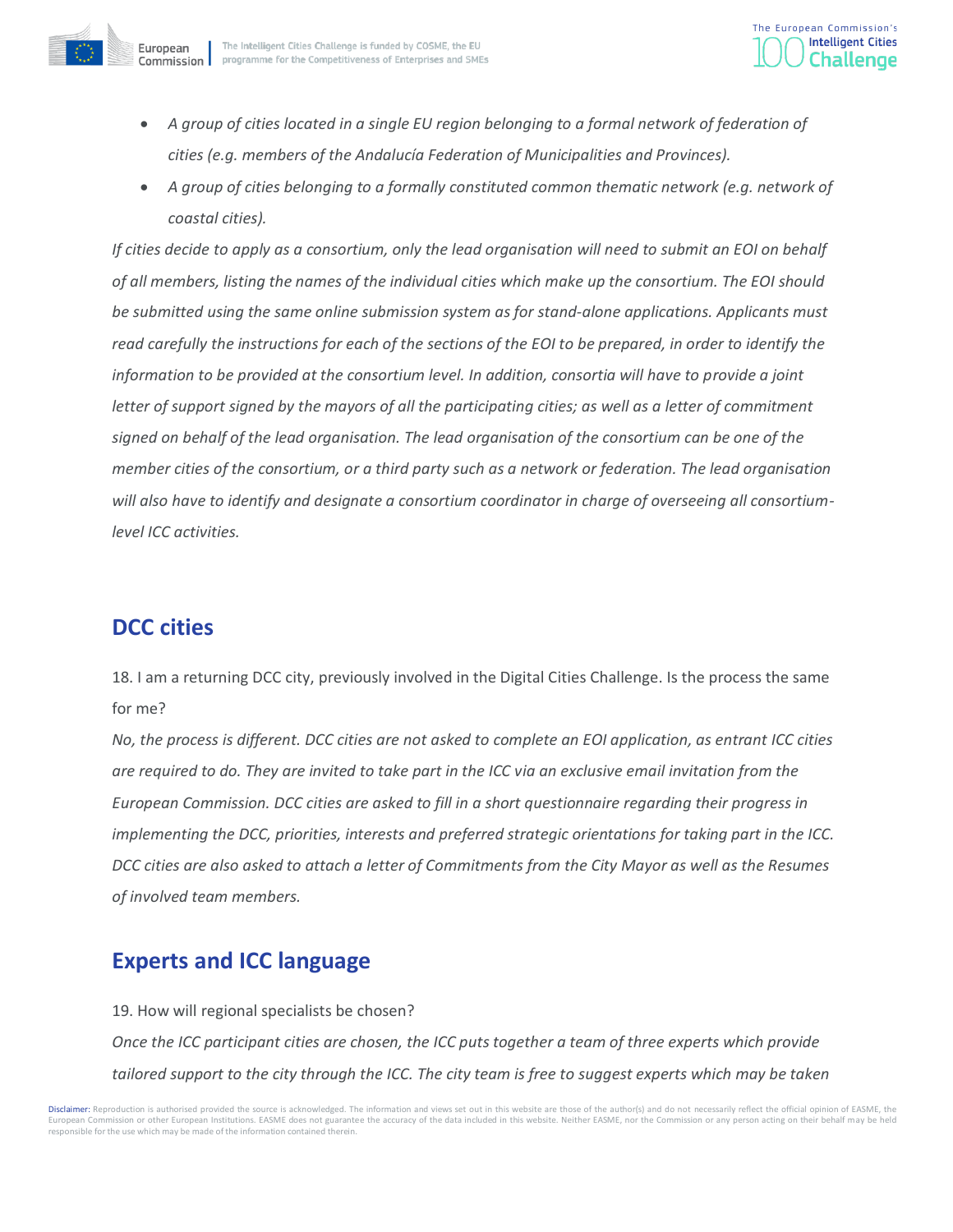

*into consideration. The general rule of thumb is that the experts are people who speak the native city language. They will be fluent in English too. To the extent possible, the ICC tries to put together teams that are well acquainted with the country and the region they are working with. The ICC mobilises experts with a good level of expertise in relation to the city's policy goals. At the end of the day, the ICC ensures that the city feels comfortable with its team of experts. An introduction process is organized once the expert are selected.*

#### 20. What language is required for the ICC?

*All interactions in the context of the ICC will take place in English. The individuals who make up your city team should be fluent in English and able to produce deliverables and present presentations during conferences in English. However, all activities taking place locally can be done in the local language. Your assigned expert team will be fluent in your local language and have a good understanding of the national context.*

# <span id="page-27-0"></span>**ICC Team Composition**

21. What people would be suitable as advisors from the local ecosystem to make up the local ICC team? *Information on the selection criteria for the selection of the team leader and advisors is available in the Applicant guidelines. The ICC is looking for people who do not belong to the applicant organisation. Instead they should be members of the city ecosystem (people partnering with the city and making the ICC a reality) such as universities, research organizations, chambers of commerce, private sector enterprises (SMEs, start-ups), local clusters. Local ecosystem members are key stakeholders that help drive the process forward.* 

# <span id="page-27-1"></span>**International Cities**

22. What is the application process for cities outside of the EU?

*Non-EU cities interested in joining the ICC as mentor or mentee should reach out to us directly to express interest (please contact the Helpdesk at [helpdesk\\_icc@technopolis-group.com\)](mailto:helpdesk_icc@technopolis-group.com). More information regarding the engagement process for non-EU cities will be provided in the next two weeks. We encourage you to visit our website regularly for updates.*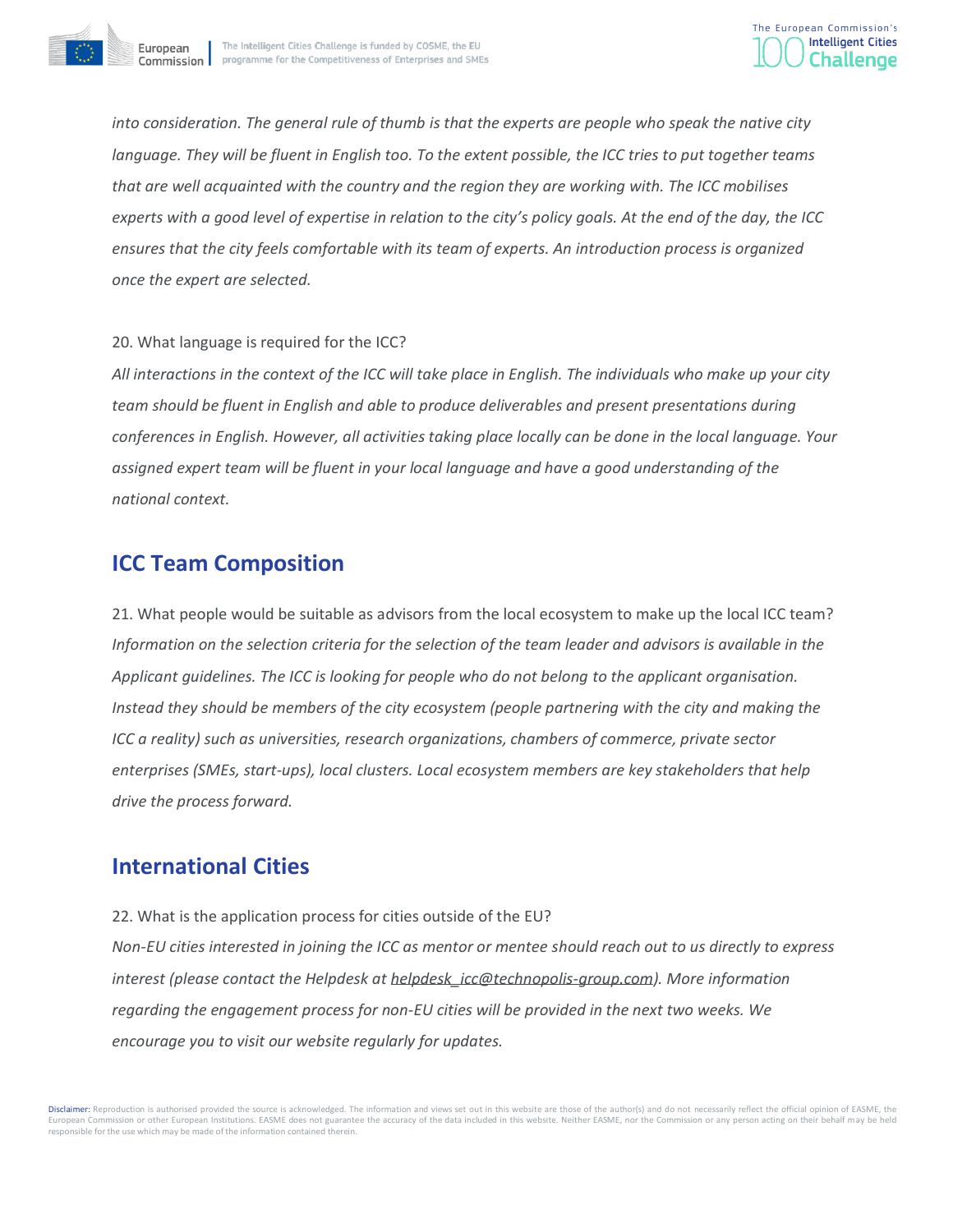



#### 23. Can UK cities participate in the ICC?

UK cities that were already part of the DCC, are welcome to join the ICC through the DCC city sign up *process - https://www.intelligentcitieschallenge.eu/dccapplication. Unfortunately, UK cities are not eligible to apply as ICC EU mentee cities. UK cities may instead apply to join as one of the ten international cities of the ICC.*

# <span id="page-28-0"></span>**Letter of support and CVs**

24. Is it required that a city mayor signs the letter of support?

*To the extent possible, letters of support should be signed by the City Mayor. Letters of support signed by a high-level responsible official within the municipality may also be accepted in case your city is unable to secure a letter signed by the mayor (e.g. upcoming elections, transition period etc). Overall, the more evidence city's present of having institutional support and support from elected representatives for their application, the stronger the application will be.*

25. Is there a template for the letter of support?

*There is no specific format to follow for the letter of intent from the mayor, you can structure this as you wish, as long as it shows the support from the mayor.*

26. Should the Europass format be used for the CVs? *Applicants may use whichever CV format is preferred including Europass format.* 

# <span id="page-28-1"></span>**Mentor city**

27. How will you create the mentee and mentor duos?

*Mentor cities will be working with a number of cities in the ICC mentee network. Mentor cities can be European or non-European. ICC mentee cities can choose which mentors they work with. Those relationships will be developed on an organic and voluntary basis. At this point in time, applicants are not asked to identify which mentor they want to work with as this network is still in the process of being developed.*

#### 28. What kind of support will be provided by the mentor cities?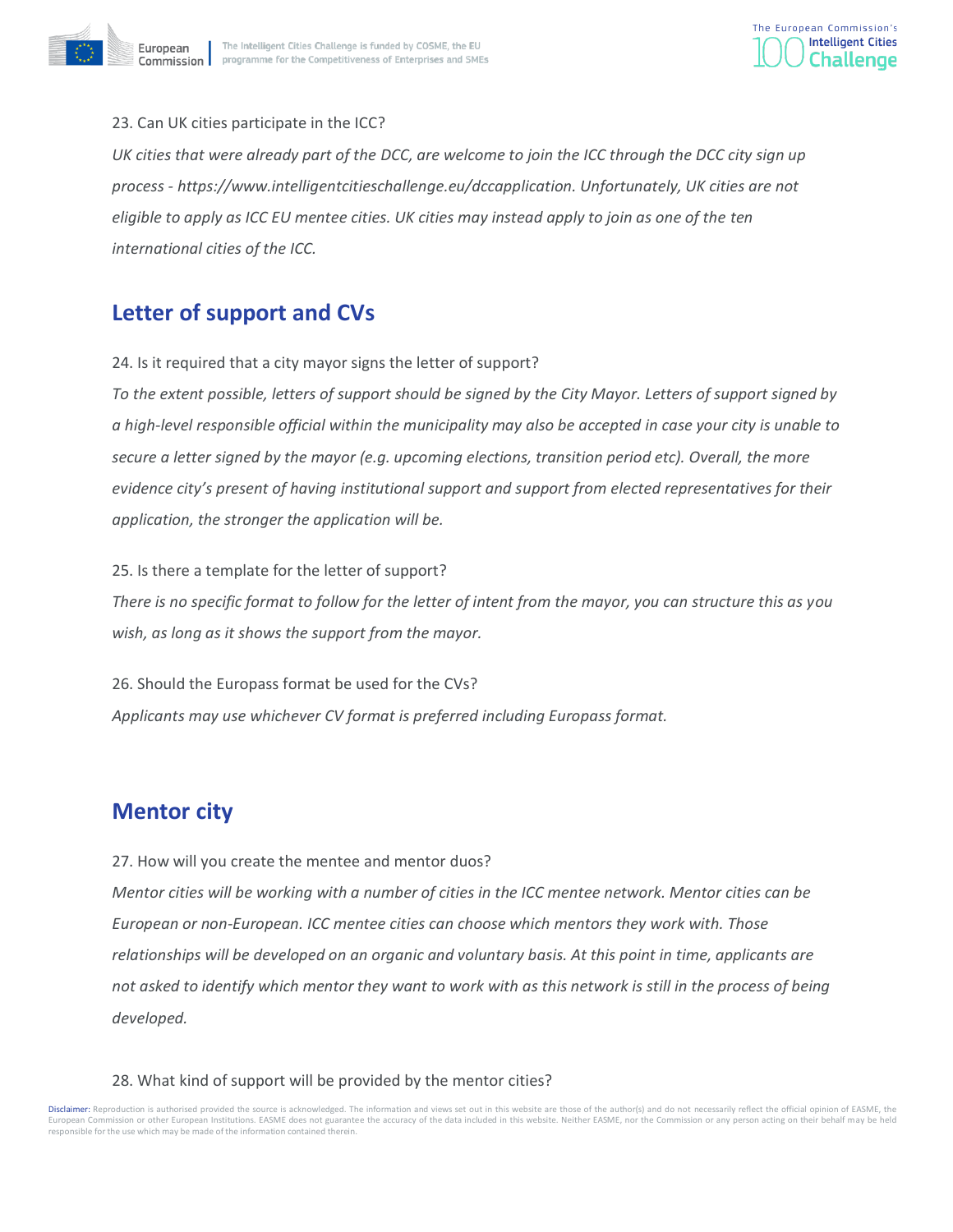



*Cities receive different forms of support during the duration of the challenge:* 

- *Support from the allocated city experts (experts with experience in your city, in your thematic areas, etc). These experts work only with your city, and accompany you throughout the whole process, preparing for the meetings and drafting the deliverables;*
- *Support from the ICC mentor cities: these cities at advanced stages in intelligent transformation provide their more general advice and experience in relation to some of the key thematic areas of the ICC during events.*
- *You will also be engaging with EU mentee city peers throughout the duration of the challenge who will also provide their experience and advice on a less formal basis.*

#### 29. How should mentor cities apply?

*If you're thinking of joining as a mentor city, there is no formal process: you can reach out to us directly through the Helpdesk indicating your interest. The Helpdesk can be contacted via helpdesk\_icc@technopolis-group.com.* 

## <span id="page-29-0"></span>**Webinar**

#### 30. How can I change the webinar I signed up for?

*To change the webinar you have registered for log into your account. On your user dashboard click My profile. This will take you to your profile page. Click Edit to change any of your user details, including password or selecting another webinar you would like to sign up for. Click Save to confirm the change.*

## <span id="page-29-1"></span>**Other**

31. Where can I find out more about the ICC?

- *Download the Guide for Applicants from the homepage;*
- *Contact the helpdesk by using the form below. You are able to submit your questions in 23 EU languages to our helpdesk. Rapid replies will be provided in English within 24 hours (except for weekends and holidays);*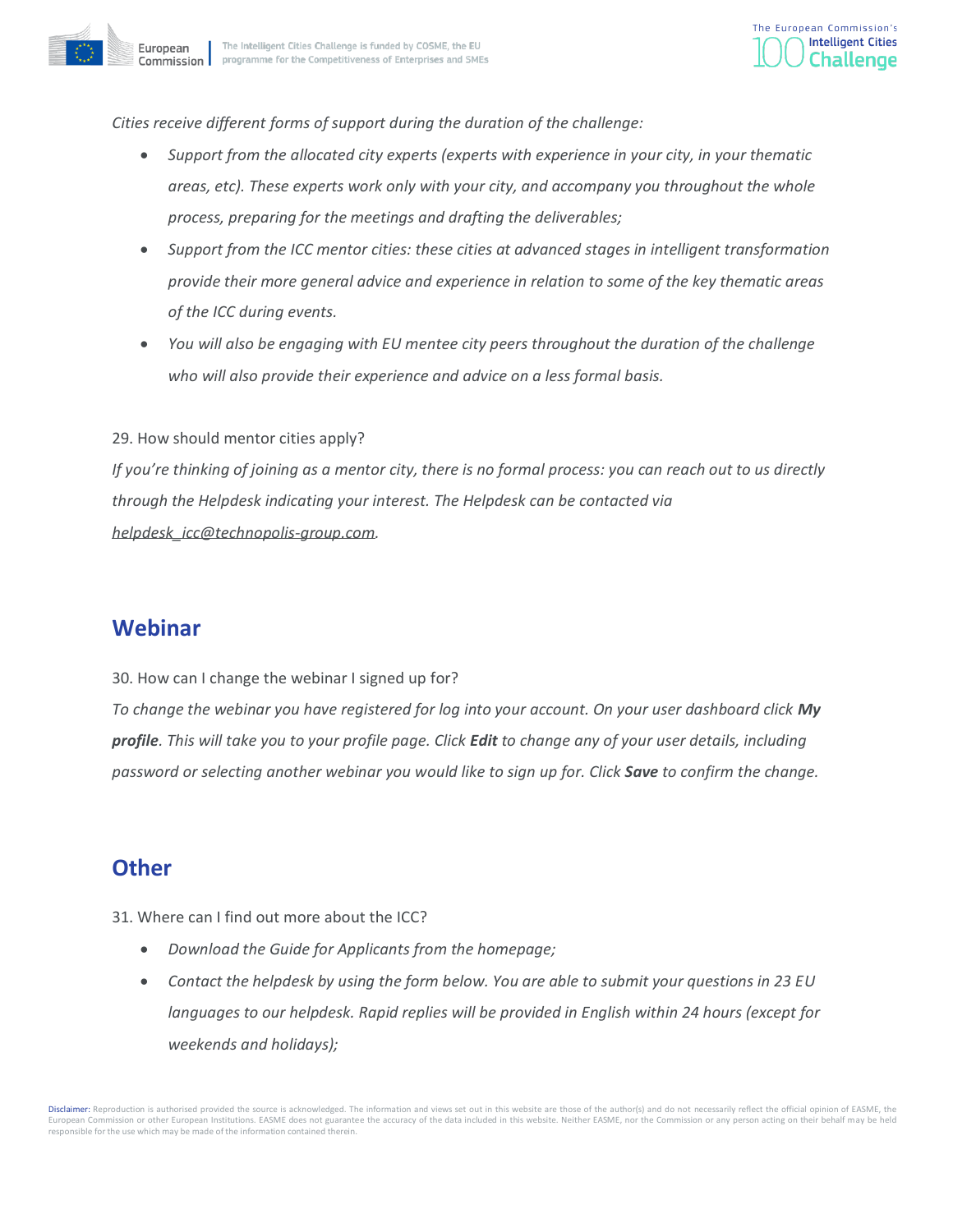



• *Or sign up for one of our four informative Webinars scheduled to help participants familiarise themselves with the ICC as well as the EOI process. We strongly encourage all interested applicants to take part in at least one of these webinar sessions. You can find the dates and register for a webinar on the homepage.*